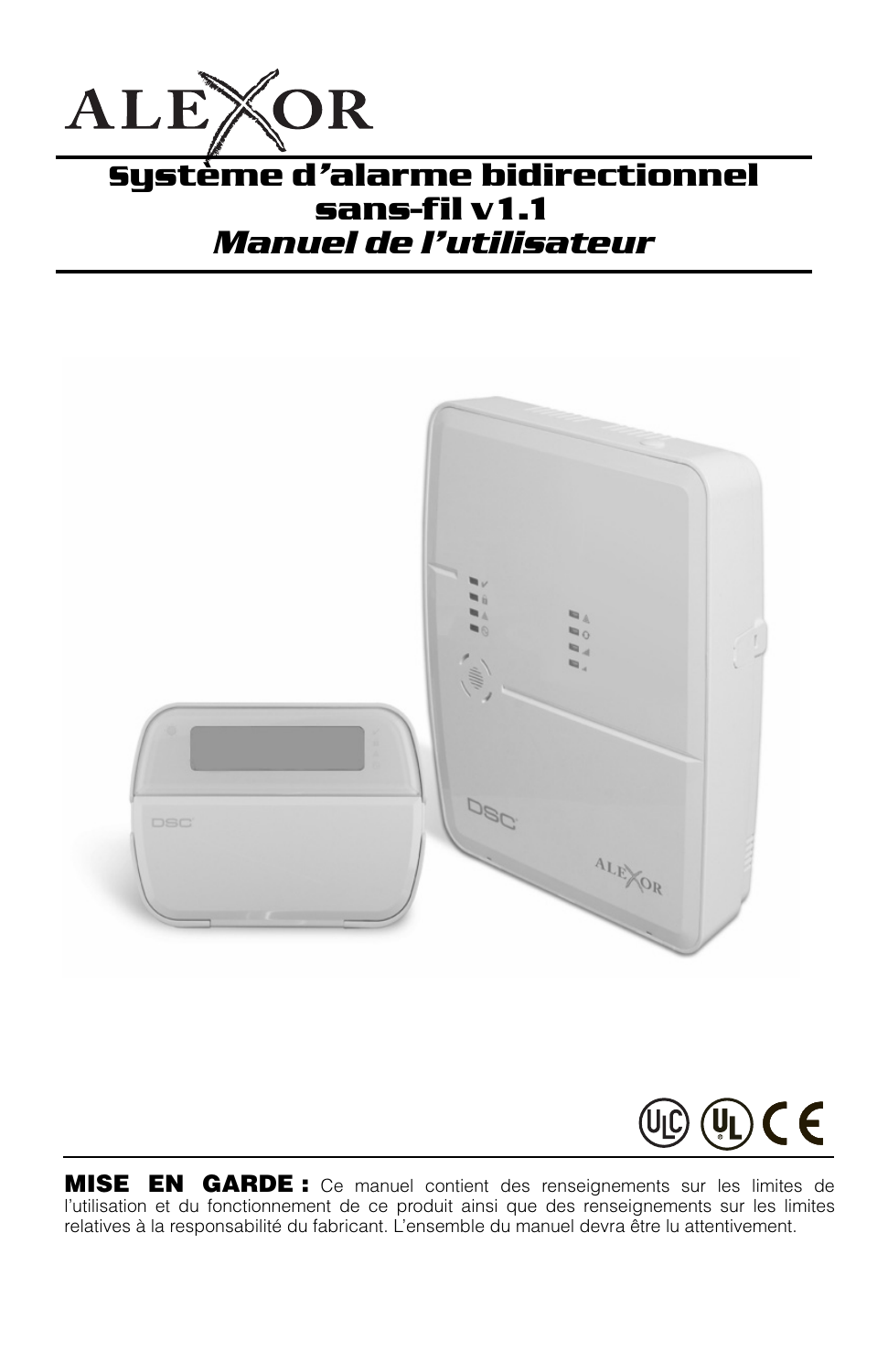## **FCC COMPLIANCE STATEMENT**

*CAUTION: Changes or modifications not expressly approved by Digital Security Controls could void your authority to use this equipment.*

This equipment has been tested and found to comply with the limits for a Class B digital device, pursuant to Part 15 of the FCC Rules. These limits are designed to provide reasonable protection against harmful interfer-ence in a residential installation. This equipment generates, uses and can radiate radio frequency energy and, if not installed and used in accordance with the instructions, may cause harmful interference to radio communications. However, there is no guarantee that interference will not occur in a particular installation. If this equipment does cause harmful interference to radio or television reception, which can be determined by turning the equipment off and on, the user is encouraged to try to correct the interference by one or more of the following measures:

- Re-orient the receiving antenna.
- Increase the separation between the equipment and receiver.
- Connect the equipment into an outlet on a circuit different from that to which the receiver is connected.
- Consult a dealer or experienced radio/television technician for help.

The user may find the following booklet prepared by the FCC useful: "How to Identify and Resolve Radio/Television Interference Problems." This booklet is available from the U.S. Government Printing Office, Washington D.C. 20402, Stock # 004-000-00345-4.

#### **IMPORTANT INFORMATION**

This equipment complies with Part 68 of the FCC Rules and, if the product was approved July 23, 2001 or later, the requirements adopted by the ACTA. On the top side of this equipment is a label that contains, among other information, a product identifier. If requested, this number must be provided to the Telephone Company.

| Product Identifier: | US:F53AL01B9155 |
|---------------------|-----------------|
| <b>USOC</b> Jack:   | $RJ-31X$        |

#### **Telephone Connection Requirements**

A plug and jack used to connect this equipment to the premises wiring and telephone network must comply with the applicable FCC Part 68 rules and requirements adopted by the ACTA. A compliant telephone cord and modular plug is provided with this product. It is designed to be connected to a compatible modular jack that is also compliant. See installation instructions for details.

#### **Ringer Equivalence Number (REN)**

The REN is used to determine the number of devices that may be connected to a telephone line. Excessive RENs on a telephone line may result in the devices not ringing in response to an incoming call. In most but not all areas, the sum of RENs should not exceed five (5.0). To be certain of the number of devices that may be connected to a line, as determined by the total RENs, contact the local Telephone Company. For products approved after July 23, 2001, the REN for this product is part of the product identifier that has the format US: AAAEQ##TXXXX. The digits represented by ## are the REN without a decimal point (e.g., 03 is a REN of 0.3). For earlier products, the REN is separately shown on the label  $REN = 0.1B$  $s$ hown on the label.

#### **Incidence of Harm**

If this equipment (PC9155-433) causes harm to the telephone network, the telephone company will notify you in advance that temporary discontinuance of service may be required. But if advance notice is not practical, the Telephone Company will notify the customer as soon as possible. Also, you will be advised of your right to file a complaint with the FCC if you believe it is necessary.

#### **Changes in Telephone Company Equipment or Facilities**

The Telephone Company may make changes in its facilities, equipment, operations or procedures that could affect the operation of the equipment. If this happens the Telephone Company will provide advance notice in order for you to make necessary modifications to maintain uninterrupted service.

#### **Equipment Maintenance Facility**

If trouble is experienced with this equipment (PC9155/WT5500) for repair or warranty information, contact the facility indicated below. If the equipment is causing harm to the telephone network, the Telephone Company may request that you disconnect the equipment until the problem is solved. This equipment is of a type that is not intended to be repaired by the end user.

DSC c/o APL Logistics 757 Douglas Hill Rd., Lithia Springs, GA 30122

#### **Additional Information**

Connection to party line service is subject to state tariffs. Contact the state public utility commission, public service commission or corporation commission for information.

Alarm dialling equipment must be able to seize the telephone line and place a call in an emergency situation. It must be able to do this even if other equipment (telephone, answering system, computer modem, etc.) already has the telephone line in use. To do so, alarm dialling equipment must be connected to a properly installed RJ-31X jack that is electrically in series with and ahead of all other equipment attached to the same telephone line. Proper installation is depicted in the figure below. If you have any questions concerning these instructions, you

should consult your telephone company or a qualified installer about installing the RJ-31X jack and alarm dialling equipment for you.

Customer Premises Equipment and Wiring



#### **INDUSTRY CANADA STATEMENT**

*NOTICE: This product meets the applicable Industry Canada technical specifications.*

Le présent materiel est conforme aux specifications techniques applicables d'Industrie Canada.

The Ringer Equivalence Number (REN) for this terminal equipment is 0.1 .

L'indice d'équivalence de la sonnerie (IES) du présent matériel est de 0.1.

The Ringer Equivalence Number is an indication of the maximum number of devices allowed to be connected to a telephone interface. The termination on an interface may consist of any combination of devices subject only to the requirement that the sum of the RENs of all the devices does not exceed five. L'indice d'équivalence de la sonnerie

(IES) sert à indiquer le nombre maximal de terminaux qui peuvent être raccordés à une interface téléphonique. La terminaison d'une interface peut consister en une combinaison quelconque de dispositifs, à la seule condition que la somme d'indices d'équivalence de la sonnerie de tous les dispositifs n'excède pas 5. The term "IC:" before the radio certification number only signifies that Industry

Canada technical specifications were met.

Certification Number IC: 160A-PC9155

This Class B digital apparatus complies with Canadian ICES-003.

Cet appareil numérique de la classe B est conforme à la norme NMB-003 du Canada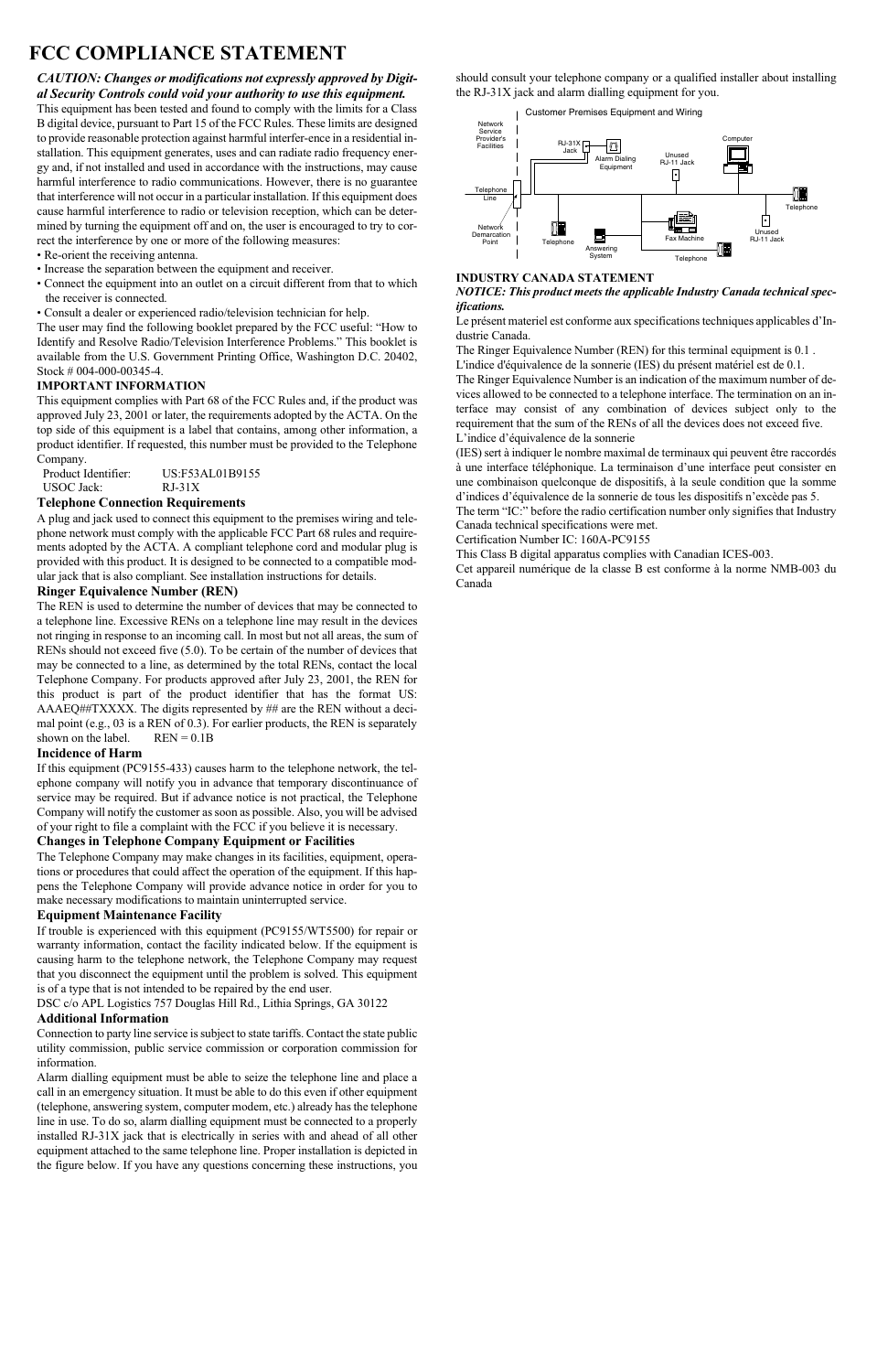## **Table des matières**

| A propos de votre système de sécurité                        | 1            |
|--------------------------------------------------------------|--------------|
|                                                              |              |
|                                                              |              |
|                                                              |              |
| Contrôles et indicateurs du clavier                          | 2            |
| Sélection de la langue                                       | $\mathbf 2$  |
| Armement et désarmement du système                           | $\mathbf{2}$ |
|                                                              |              |
|                                                              |              |
|                                                              |              |
| Touches d'urgence                                            | 4            |
|                                                              |              |
| Alarme monoxyde de carbone                                   | 5            |
| Paramétrage de l'heure et de la date                         | 5            |
| <b>Suspension de zones</b>                                   | 5            |
| Situations de trouble                                        | 6            |
| Mémoire d'alarme                                             | 7            |
| <b>Carillon porte</b>                                        | 7            |
| Paramétrage du code d'accès                                  | 7            |
|                                                              |              |
|                                                              |              |
| Enregistrement de Badge TAG (PT4/PT8)                        | 9            |
| Commandes de fonction de l'utilisateur                       | 10           |
|                                                              |              |
|                                                              |              |
|                                                              |              |
|                                                              |              |
| Notification de SMS (Service de messages courts)             | 12           |
| Télécommande bidirectionnelle (WT4989, WT8989)               | -13          |
|                                                              |              |
| Tester votre système                                         | 14           |
|                                                              |              |
| Feuilles de référence                                        | 16           |
| Guide rapide depuis le clavier                               | 18           |
| Directives pour la localisation des détecteurs de fumée & CO | 19           |
| Incendie domestique vérification de la sécurité              | 21           |
| Plan d'évacuation en cas d'incendie                          | 21           |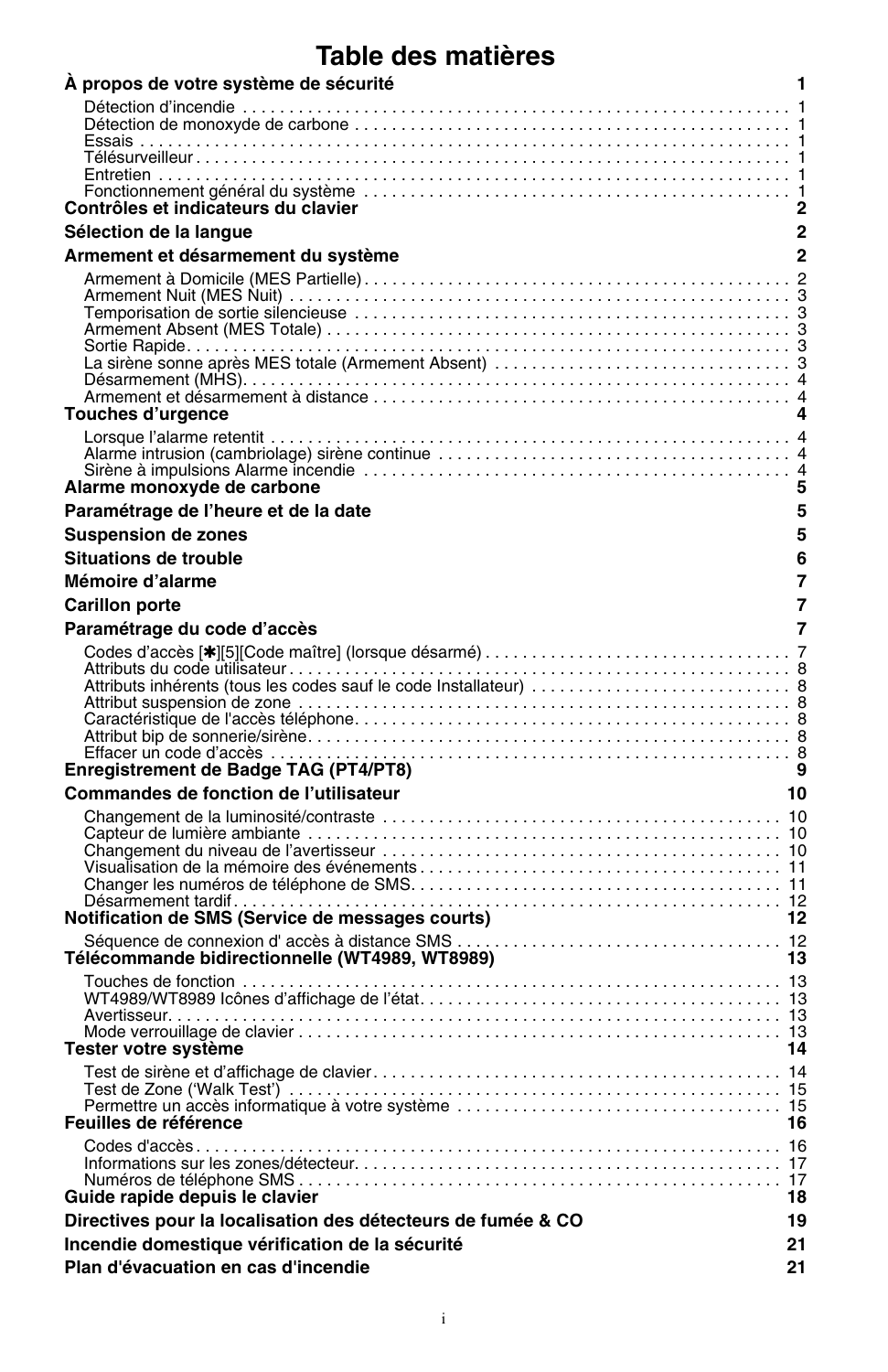Vérifiez que vous êtes toujours en possession de la dernière version du Manuel de l'utilisateur. Les versions mises à jour de ce Guide d'utilisation sont disponibles auprès de votre distributeur.

## **CONSIGNES DE SÉCURITÉ IMPORTANTES**

Afin de réduire les risques d'incendie, les chocs électriques ainsi que les blessures, veuillez observer les mesures de sécurité suivantes:

- Ne versez aucun type de liquide sur l'équipement.
- Ne tentez pas de réparer cet équipement vous-même.
- L'ouverture ou l'enlèvement du couvercle de l'unité peut vous exposer à des tensions dangereuses ou autres risques dangereux. Pour le service après-vente, veuillez vous adresser à du personnel de service qualifié. N'ouvrez jamais ce dispositif vous-même.
- N'installez jamais cet équipement et/ou les fils téléphoniques durant un orage!
- n'utilisez pas le système de sécurité pour annoncer la fuite du gaz

## **ENTRETIEN RÉGULIER ET DÉPANNAGE**

Gardez votre contrôleur d'alarme en condition optimale de fonctionnement en suivant toutes les instructions contenues dans ce Manuel et/ou inscrites sur le produit.

#### **NETTOYAGE**

- Nettoyez le boîtier de l'unité en l'essuyant à l'aide d'un linge humide seulement.
- N'utilisez pas de produits abrasifs, de diluants, de solvants ou de nettoyeurs en aérosol (agent polisseur) qui pourraient entrer dans l'unité de contrôle par les trous du boîtier et causer des dommages.
- N'utilisez pas d'eau ou de produit liquide.
- N'essuyez pas le couvercle avant avec de l'alcool.

## **DÉPANNAGE**

Il peut arriver à l'occasion que vous éprouviez un problème avec l'unité de contrôle ou encore avec la ligne téléphonique. Si ceci se produit, votre contrôleur d'alarme détecte habituellement le problème et affiche un message d'erreur. Si un message d'erreur apparaît sur l'afficheur, reportez-vous à la liste fournie pour en connaître la cause. Si vous avez besoin d'aide additionnelle, veuillez communiquer avec votre fournisseur.

**MISE EN GARDE:** Ce système d'alarme PC9155 doit être installé et utilisé dans un milieu qui a un degré de pollution maximum de 2, des surtensions de catégorie II exclusivement dans des endroits intérieurs et non dangereux. Il a été conçu pour être installé, entretenu et/ou réparé uniquement par des techniciens qualifiés [un technicien qualifié est défini comme étant une personne ayant la formation technique et l'expérience appropriées nécessaires pour connaître les dangers auxquels elle s'expose en effectuant ces tâches et des mesures à prendre pour minimiser les risques pour elle-même et pour les autres]. Pour les marchés de l'UE et d'Australie, l'appareil est connecté de manière permanente ; un dispositif accessible de déconnexion doit être incorporé dans l'installation du câblage de l'édifice. Pour les marchés nord-américains, l'appareil a une connexion à enfichage direct ; la prise doit être installée près du PC9155 et doit être facilement accessible. La prise du transformateur à enfichage direct sert de dispositif de déconnexion.

**REMARQUE:** Cet équipement ne contient aucune pièce remplaçable par l'utilisateur final, sauf pour ce qui est du clavier WT5500 et des piles des WT4901/WT8901.

Cette publication couvre les modèles suivants :

| • $PC9155-433$  | $\cdot$ PC9155D-868   | $\bullet$ WT5500-868    | ~W <sub>T</sub> 4989 | $\bullet$ WT4911    |
|-----------------|-----------------------|-------------------------|----------------------|---------------------|
| • $PC9155D-433$ | • PC9155G-868         | $\bullet$ WT5500P-868   | $\bullet$ MT8989     | $\bullet$ MT8911    |
| • $PC9155G-433$ | $\bullet$ WT5500-433  | $\blacksquare$ PT4      | $\bullet$ MT4901     | $\cdot$ PC9155I-433 |
| • $PC9155-868$  | $\bullet$ WT5500P-433 | $\cdot$ PT <sub>8</sub> | $\bullet$ MT8901     | $\cdot$ PC91551-868 |

**REMARQUE:** Les modèles 868 MHz ne sont pas homologués UL/ULC.

**REMARQUE:** Seuls ces modèles sont utilisés avec les systèmes homologués UL/ULC: PC9155-433, PC9155D-433, PC9155G-433, PC9155I-433, WT5500P-433, WT5500-433, WT4901, WT4989, WT4911 et PT4.

**REMARQUE:** Seuls certains modèles d' Alexor incluent les fonctions. Composeur vocal et SMS. Vérifiez auprès de votre installateur.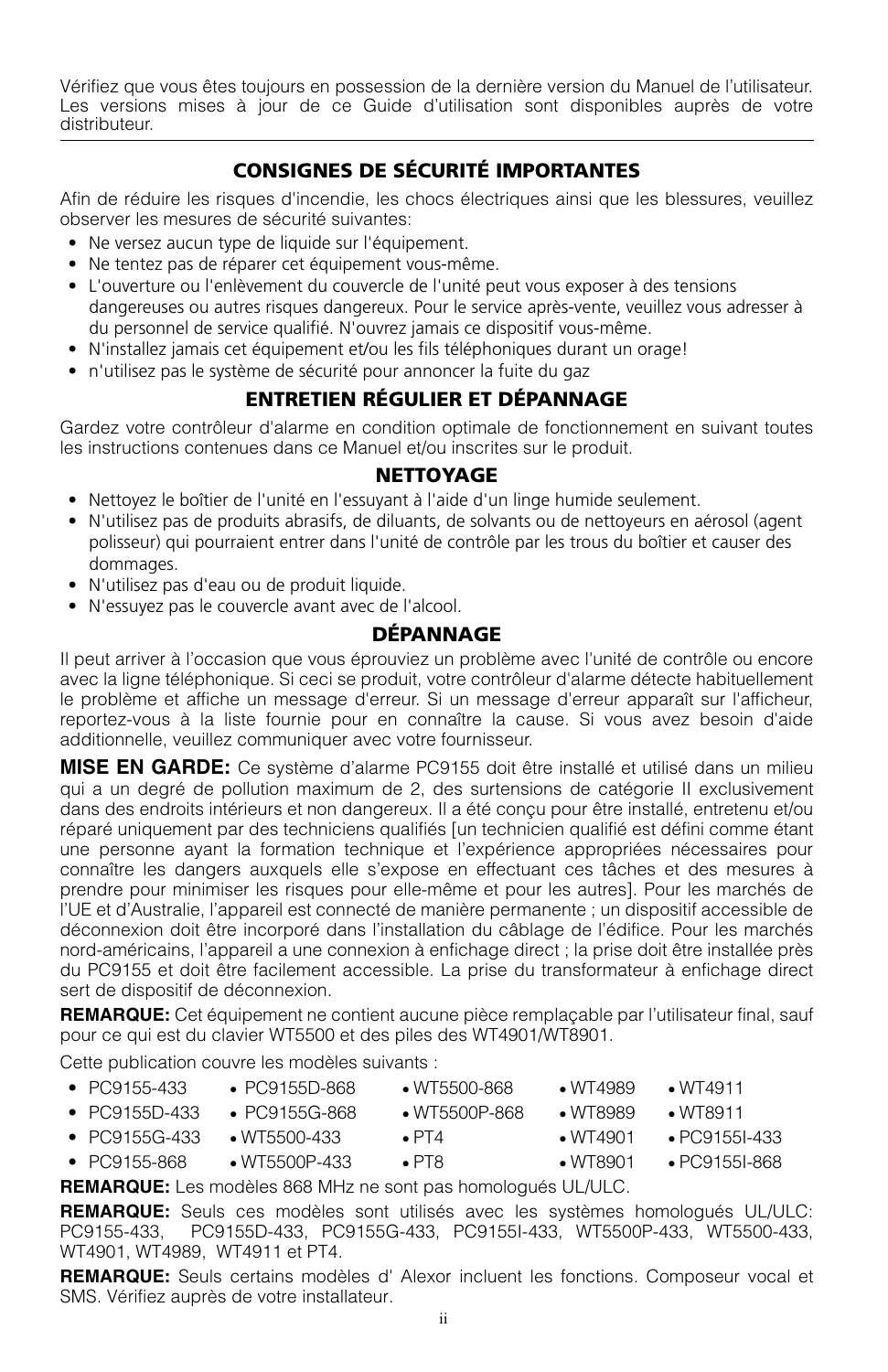## **À propos de votre système de sécurité**

Votre système de sécurité DSC a été conçu pour vous offrir la plus grande souplesse et commodité possible. Lisez ce guide attentivement et demandez à votre installateur de vous expliquer le fonctionnement du système et de vous indiquer quelles fonctions ont été validées. Tous les utilisateurs du système devraient en connaître le fonctionnement. Remplissez la page «Renseignements sur le Système» et rangez ce guide dans un lieu sûr afin de pouvoir vous y référer.

**REMARQUE:** Veuillez consulter votre installateur pour de plus amples renseignements sur les fonctions de réduction de fausses alarmes intégrées dans votre système et qui ne sont pas couvertes dans ce manuel.

#### **Détection d'incendie**

Le système est en mesure de contrôler les dispositifs de détection d'incendie tels que les détecteurs de fumée et de vous mettre en garde en cas d'incendie. La détection efficace des incendies dépend du nombre de détecteurs placés aux endroits appropriés. Le matériel de détection d'incendie devrait être installé conformément aux NFPA 72 (N.F.P.A., Batterymarch Park, Quincey MA 02269). Étudiez attentivement les directives ayant trait au Plan d'évacuation de la famille incluses dans ce guide.

**REMARQUE:** Votre installateur doit valider les fonctions de détection d'incendie de votre système pour qu'elles soient fonctionnelles.

#### **Détection de monoxyde de carbone**

Votre installateur peut permettre à votre système de surveiller des détecteurs de Monoxyde de Carbone. Étudiez attentivement les directives ayant trait au Plan d'évacuation de la famille incluses dans ce guide.

**REMARQUE:** Votre installateur doit valider les fonctions de détection de monoxyde de carbone de votre système pour qu'elles soient fonctionnelles.

#### **Essais**

Pour garantir le bon fonctionnement de votre système, il est important de le tester chaque semaine. Prenez connaissance de la section du présent guide portant sur les essais du système et suivez les instructions attentivement. Si votre système ne fonctionne pas correctement ou que vous avez des questions à propos des essais, contacter votre installateur.

#### **Télésurveilleur**

Ce système est capable de transmettre des alarmes, problèmes et informations d'urgence à une centrale de télésurveillance. Si vous déclenchez une alarme par erreur, communiquez immédiatement avec la centrale de télésurveillance pour empêcher toute intervention inadéquate.

**REMARQUE:** L'installateur doit activer la fonction de surveillance pour qu'elle soit fonctionnelle.

**REMARQUE:** Il y a un délai de communication de 30 secondes sur ce système. Il peut être retiré ou augmenté jusqu'à un maximum de 45 secondes selon les désirs de l'utilisateur en consultation avec l'installateur.

**REMARQUE:** Assurez-vous que votre installateur vérifie chaque année la compatibilité de votre système avec le format du Récepteur de la Station Centrale.

### **Entretien**

Avec une utilisation normale, le système exige très peu d'entretien. Notez les éléments suivants:

- Un époussetage léger avec un linge humide retire l'accumulation normale de poussière.
- La batterie sera remplacée toutes les 3-5 années par les personnes de service seulement.

**REMARQUE:** N'essayez pas de remplacer la pile ou d'ouvrir la boîte; cela risque de provoquer un choc électrique ou un incendie.

• Pour les autres dispositifs du système tels que les détecteurs de fumée, les détecteurs de mouvement à infrarouge passif, à ultrason ou hyperfréquence ou les détecteurs bris de verre, consultez la littérature du fabriquant pour les instructions d'essai et d'entretien.

### **Fonctionnement général du système**

Votre système de sécurité est constitué d'un central DSC, avec clavier intégré et d'un certain nombre de détecteurs. Le clavier est installé généralement à proximité d'une entrée/sortie.

Le système de sécurité est doté de zones permettant de protéger plusieurs aires. Chaque zone correspond a un détecteur sans fils (détecteur de mouvement, de bris de vitre, ou d'ouverture) ou à un ou plusieurs détecteurs traditionnels avec fils. Lorsqu'un détecteur déclenche une alarme, le ACL alphanumérique (clavier ACL) indique la zone d'alarme.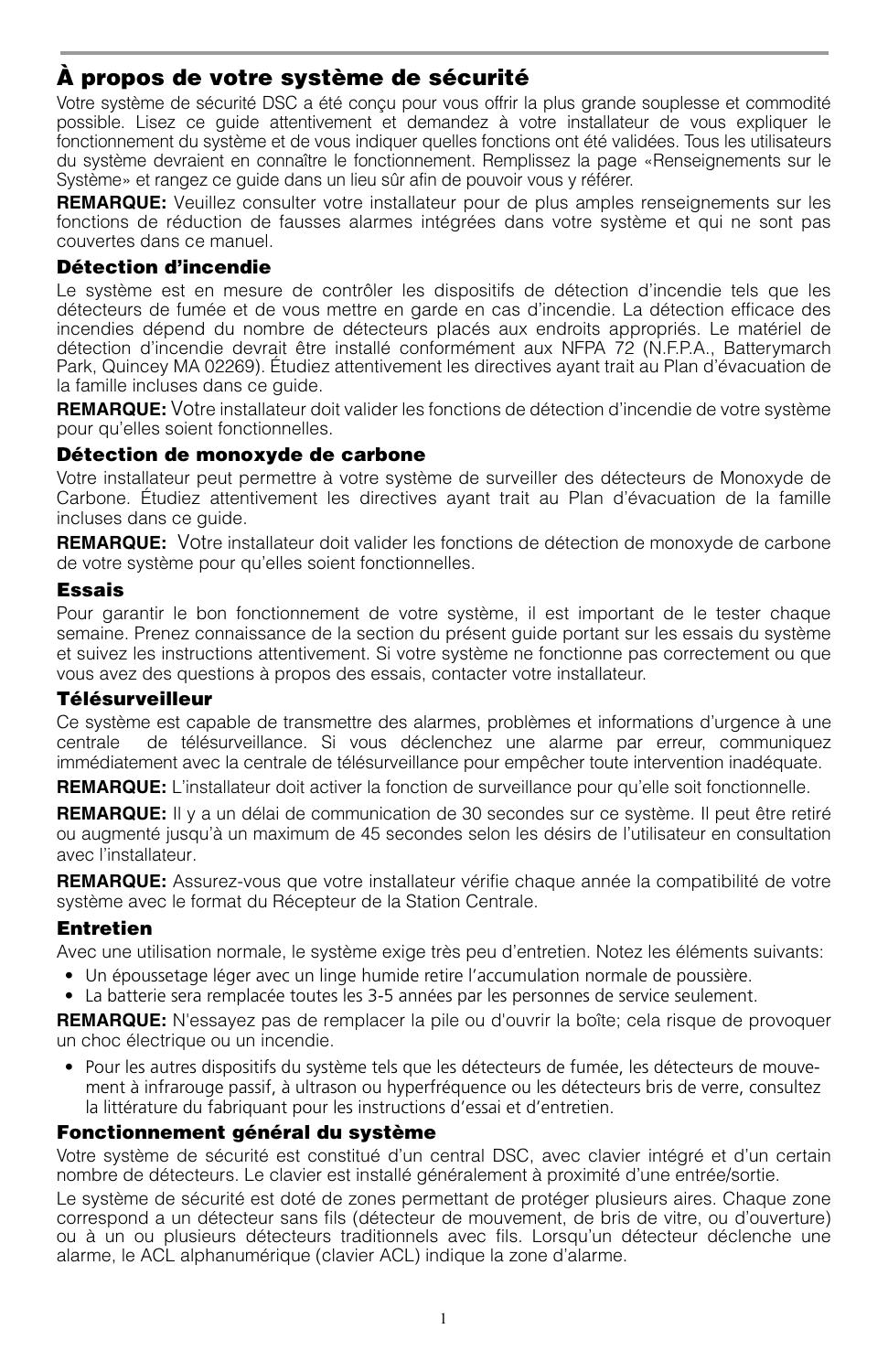Le système possède d'autres fonctions dont: un dispositif automatique d'exclusion après trois communications dans le cas d'une alarme de cambriolage, et une fonction interactive SMS\*.

Sur les installations de type classes SIA CP-01 le dispositif de débranchement à bascule est programmé de façon à ce qu'un ou deux transmissions débrancheront la zone. la zone sera rétablie après une restauration manuelle ou la zone sera rétablie automatiquement après 48 heures d'absence de déclenchements dans toutes les zones.

**REMARQUE:** Uniquement l'installateur ou un professionnel de l'industrie de l'alarme doit avoir accès au système.

(\*) La fonction SMS n'a pas été étudiée par les laboratoires UL/ULC.

## **Contrôles et indicateurs du clavier**



Un système de sécurité ne peut prévenir les urgences. Sa fonction se limite à vous alerter en cas d'urgence. Les systèmes de sécurité sont généralement très fiables mais leur bon fonctionnement peut néanmoins être entravé dans certaines conditions; ils ne constituent nullement un substitut aux consignes de sécurité ou aux assurances sur les biens et sur la vie. Votre système de sécurité devrait être installé et entretenu par un professionnel de la sécurité qualifié qui doit vous informer du degré de protection que le système vous offre et de son fonctionnement.

**REMARQUE:** Lorsque le clavier est « Mode veille », cela allonge la durée de vie de la pile, par ex., rétroéclairage, l'affichage de message ACL ne s'allume que pour des raisons précises: une touche est enfoncée, le délai d'entrée est déclenché. Dans ce mode, le clavier continue de fonctionner, mais rien n'est visible, sauf le voyant DEL armé (lorsque c'est activé). Vérifiez auprès de votre installateur.

## **Sélection de la langue**

Votre clavier a peut-être la capacité d'afficher des messages dans plusieurs langues.

- 1. Appuyez et maintenez les deux touches  $\lceil \cdot \rceil$  simultanément.
- 2. À l'aide des touches  $\lceil \cdot \rceil$ , faites défiler les diverses langues offertes.

3. Appuyez sur [✱] pour choisir la langue désirée.

## **Armement et désarmement du système**

### **Armement à Domicile (MES Partielle)**

L'armement à domicile suspend les protections intérieures (par ex. détecteurs de mouvement) et arme le périmètre du système (par ex. portes et fenêtres). Fermer tous les capteurs (par ex. cesser tout mouvement et fermer les portes). Le voyant Prêt  $(v)$  s'allume.

Appuyez sur et la touche « À domicile »  $\circled{a}$  et maintenez jusqu'au bip (environ 2 secondes), tapez votre Code d'accès ou balayez votre tag ; ne quittez pas les lieux. Durant le réglage de l'état (délai de sortie actif), les voyants Armé  $(a)$  et Prêt ( $\nu$ ) seront allumés.

A la fin du délai de sortie, le système d'alarme est armé/réglé et cela apparaît sur le clavier comme suit : Le voyant Prêt  $(v)$  est éteint, le voyant Armé  $(a)$  reste allumé.

Le voyant Armé  $(a)$  et un message de suspension seront affichés. Le système ignore automatiquement les zones suspendues (par ex. détecteurs de mouvement).

**REMARQUE:** Pour les centrales homologuées SIA CP-01, le délai de sortie Armement À domicile est deux fois plus long que le délai de sortie Armement Absent.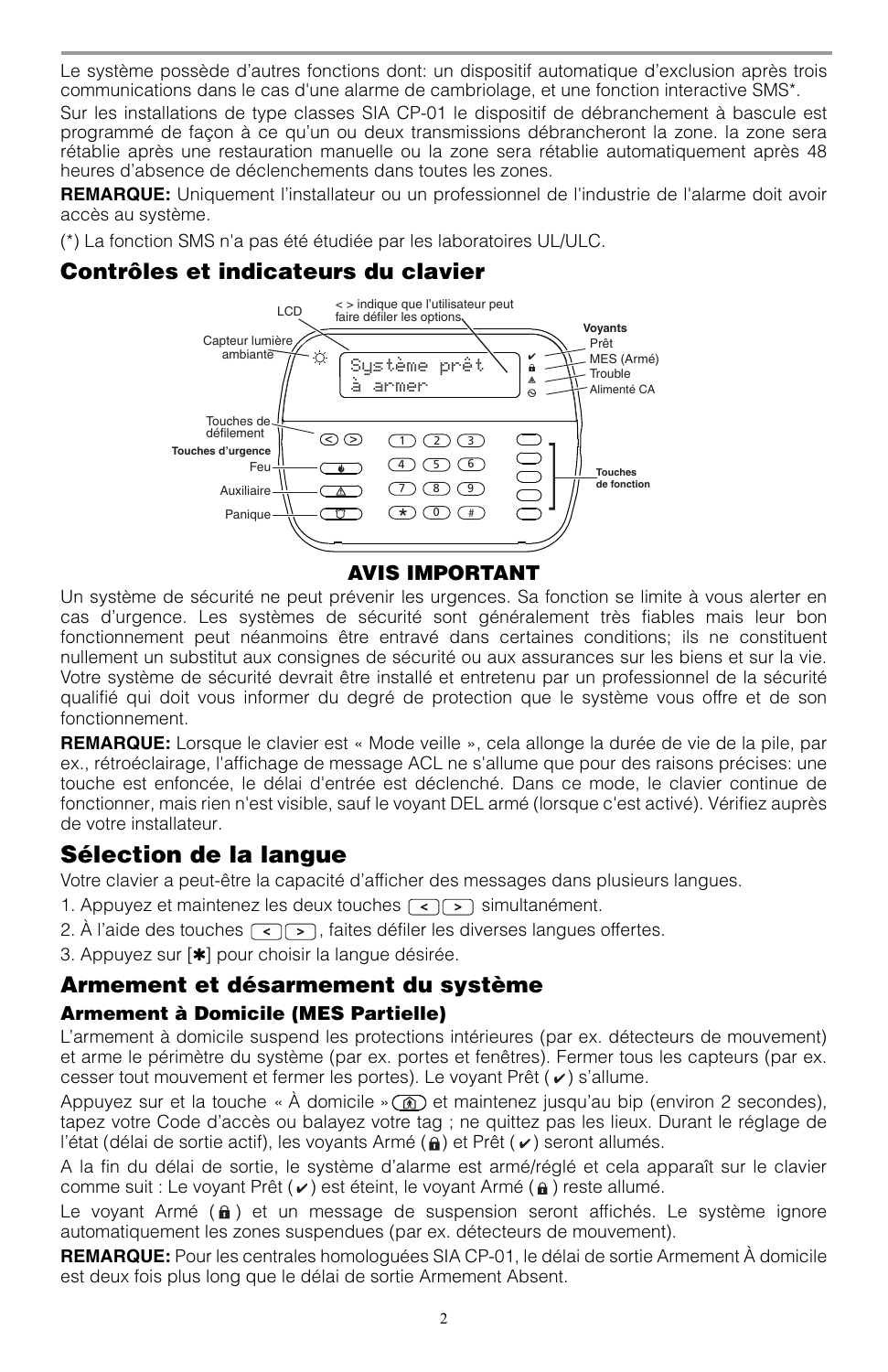**REMARQUE:** Si votre système est installé conformément à la norme SIA CP-01 pour la réduction des fausses alarmes, le système de sécurité sera alors armé en mode Armement à Domicile si le délai de sortie expire sans que personne ne soit sorti.

#### **Armement Nuit (MES Nuit)**

Pour armer le système en mode nuit lorsqu'il a été armé en mode à domicile, appuyez sur [ $||1||$ ] sur le clavier. Toutes les zones intérieures sont maintenant armées sauf celles où les dispositifs ont été paramétrés comme des zones nuit.

**REMARQUE:** Votre installateur peut également paramétrer une touche de fonction sur le clavier pour vous permettre d'armer le système en mode nuit. Vous pourrez ainsi armer le système en mode nuit en appuyant sur la touche de fonction pendant 2 secondes.

Les zones nuit ne sont armées qu'en mode MES (mode Absent); cela permet un mouvement limité sur les lieux lorsque le système est totalement armé. Assurez-vous que l'installateur vous a donné une liste des zones paramétrées comme zones de nuit.

Lorsque les zones intérieures sont activées (par ex. [ $\star$ ][1]) vous devez entrer votre code d'accès pour désarmer le système afin d'accéder aux zones intérieures qui n'ont pas été programmées comme des zones de nuit.

#### **Temporisation de sortie silencieuse**

Si le système est armé à l'aide de la touche MES Partielle ou à l'aide de la méthode d'armement « Entrée sans temporisation » ([✱][9][code d'accès]), l'avertisseur du clavier est silencieux et la temporisation de sortie est deux fois plus longue pour cette temporisation de sortie seulement. (CP-01 seulement)

### **Armement Absent (MES Totale)**

Fermer tous les capteurs (par ex. cesser tout mouvement et fermer les portes). Le voyant  $\vee$  Prêt doit être allumé. Pour armer, appuyez et maintenez la touche Absent (MES Totale) pendant 2 secondes et/ou saisissez votre code d'accès, ou présenter votre Badge TAG ou appuyez [ $|\cdot|0|$ ] pour Armement rapide (MES rapide).

Durant l'état de réglage (temporisation de sortie active), les voyants Armé (MES)( $\bigoplus$ ) et Prêt ( $\bigtriangledown$ ) s'allument et le clavier émet un bip par seconde. Maintenant vous avez \_\_\_ secondes pour quitter les lieux (parlez à votre installateur du temps à paramétrer). Un avertisseur de clavier, qui a un taux de pulsations distinct, émet une sonorité durant les dix dernières secondes de la temporisation de sortie pour avertir la personne que le délai de sortie touche à sa fin. Pour annuler la séquence d'armement, saisissez votre code d'accès ou présenter votre Badge TAG de proximité.

A la fin du délai de sortie, le système d'alarme est armé/réglé et cela apparaît sur l'écran du clavier comme suit : Le voyant Prêt ( $\vee$ ) est éteint, le voyant Armé ( $\hat{\bf{n}}$ ) reste allumé et le clavier cesse d'émettre des sonorités.

Le système peut également être armé/désarmé avec une télécommande et avec un tag de proximité. Pour plus de détails, veuillez consulter les sections « Tag de proximité » et « Télécommande bidirectionnelle ».

**REMARQUE:** Si votre système est installé conformément à la norme SIA CP-01 Standard for False Alarm Reduction, ce qui suit reste vrai : Violation et rétablissement, suivi par une deuxième violation de la zone entrée/sortie avant la fin de la temporisation de sortie, redémarre la temporisation de sortie.

#### **Sortie Rapide**

Si le système est armé et si vous devez sortir, utilisez la fonction Sortie rapide pour éviter de désarmer et de réarmer le système. Appuyez et maintenez la touche Sortie rapide  $\blacksquare$ pendant 2 secondes ou appuyez sur [✱][0]. Vous avez maintenant 2 minutes pour sortir des lieux. Lorsque la porte est refermée, le reste de la temporisation de sortie est annulé.

### **La sirène sonne après MES totale (Armement Absent)**

#### **Défaut de Sortie sonore**

Pour réduire les fausses alarmes, le défaut de sortie sonore a été conçu pour vous informer de toute sortie inappropriée lors de l'armement du système. Si vous ne fermez pas la porte d'entrée/Sortie de manière sécuritaire durant la temporisation paramétrée, le système déclenche l'alarme indiquant une mauvaise sortie (l'installateur vous dira si cette fonction a été validée sur votre système). Si cela se produit:

- 1. Rentrez dans les lieux.
- 2. Saisissez votre code d'accès ou présenter votre Badge TAG avant l'expiration de la temporisation afin de désarmer le système.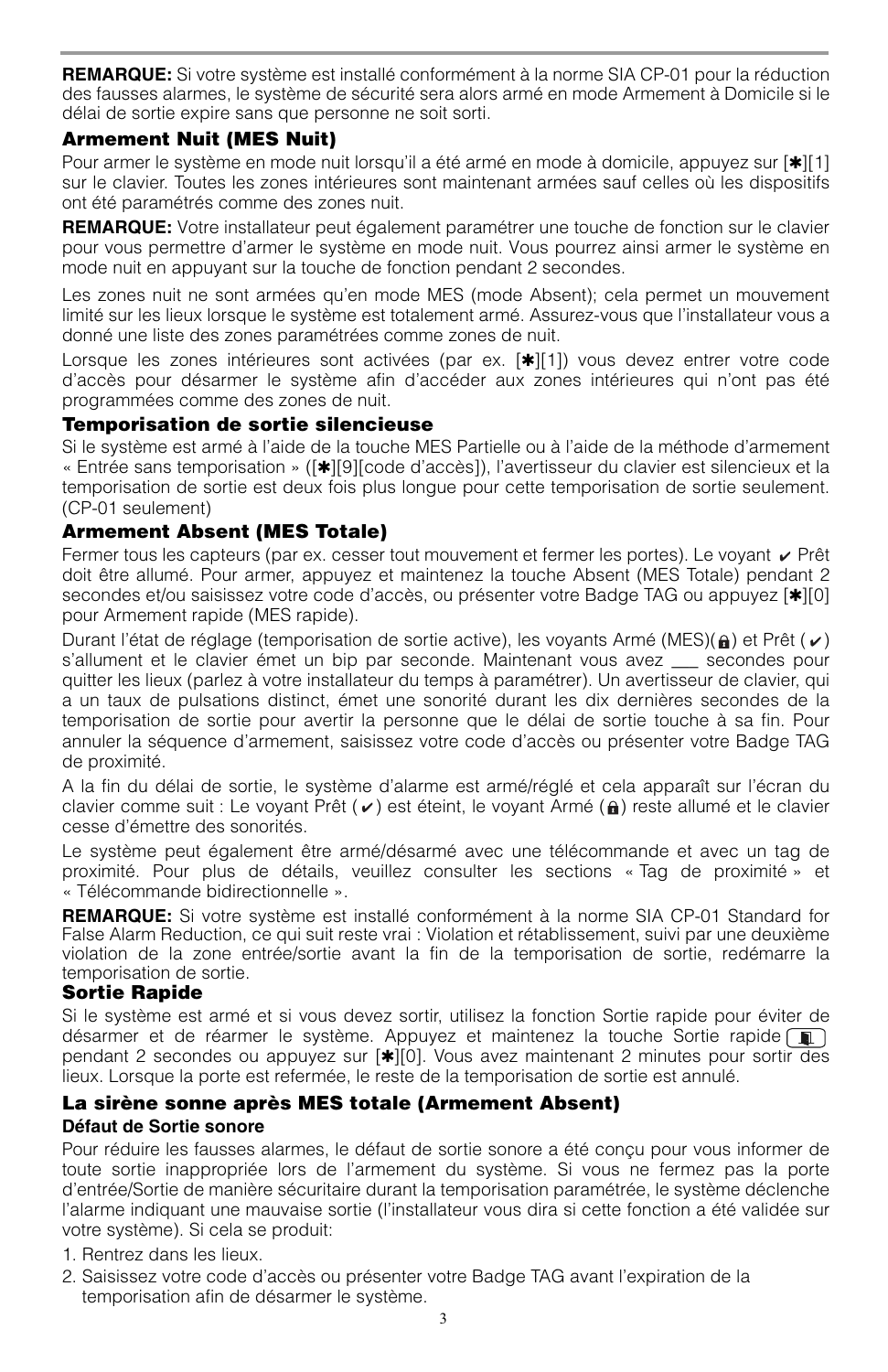3. Refaites la procédure d'Armement Absent (MES Totale), en vous assurant que les portes d'entrée/sortie sont bien fermées.

### **Erreur d'armement**

Une tonalité d'erreur sera émise si le système ne peut pas être armé. Cela se produit si le système n'est pas prêt à être armé (par ex. des capteurs sont ouverts) ou si un mauvais code Utilisateur a été saisi. Si cela se produit, vérifiez que tous les capteurs sont sécurisés, appuyez sur [**#**] et réessayez.

### **Désarmement (MHS)**

Pour désarmer un système armé (voyant armé  $\hat{a}$  allumé), saisissez votre code d'accès ou présenter votre Badge TAG de proximité. Si votre clavier est en mode veille, appuyez sur une touche quelconque pour le réactiver puis saisissez votre code d'accès. Le clavier émet une tonalité continue après le déclenchement de la temporisation d'entrée lancé par l'ouverture de la porte entrée/sortie. Saisissez votre code dans les \_\_\_ secondes pour éviter le déclenchement de l'alarme (parlez à votre installateur du temps à paramétrer).

#### **Erreur de désarmement**

Si votre code/tag n'est pas valide, le système n'est pas désarmé et une tonalité d'erreur de 2 secondes est émise. Si cela se produit, appuyez sur [**#**] et réessayez.

### **Armement et désarmement à distance**

Si l'installateur l'a ainsi paramétré, le système peut être armé et désarmé à l'aide d'une télécommande (porte-clés sans fil). Lors de l'armement du système à l'aide de la touche Armement (MES) sur une télécommande, le système confirme la commande en émettant un seul bip, si paramétrée. Lors du désarmement du système à l'aide de la touche Désarmement (MHS) sur une télécommande, le système confirme la commande en émettant deux bips, si l'installateur l'a ainsi paramétrée. Trois bips lors du désarmement avec la touche désarmement indiquent qu'une alarme a eu lieu alors que le système était armé. Si vous ne connaissez pas la cause de l'alarme, avancez précautionneusement (voir la section sur les télécommandes bidirectionnelles).

## **Touches d'urgence**

Appuyez sur la touche (**Feu**), (**Auxiliaire**), ou (**Panique**) pendant 2 secondes pour déclencher une alarme Feu, Auxiliaire ou Panique. L'avertisseur du clavier bipe pour indiquer que l'entrée d'alarme a été acceptée et que la transmission à la station centrale est en cours. La touche  $\lceil \overline{c} \rceil$  déclenche ou ne déclenche pas la sirène selon les réglages faits par l'installateur.

**REMARQUE:** La touche Feu peut être invalidée par l'installateur.

**REMARQUE:** La touche d'Auxiliaire n'est pas pour les signaux médicaux.

### **Lorsque l'alarme retentit**

Le système a la capacité de générer 3 sonorités d'alarme :

• Sirène continue = Alarme intrusion/cambriolage

**REMARQUE:** La sirène WT4911 émettra un balayage de tonalité à double fréquence pour les alarmes intrusion.

- Sirène temporelle/à impulsions = Alarme incendie
- 4 bips, pause de 5 secondes, 4 bips = Alarme Monoxyde de carbone

**REMARQUE:** La priorité de signaux d'alarme est le feu, monoxyde de carbone, intrusion/ cambriolage.

### **Alarme intrusion (cambriolage) sirène continue**

**Si vous ne connaissez pas la cause de l'alarme, avancez précautionneusement!** Si l'alarme a été accidentelle, saisissez votre code d'Accès pour mettre l'alarme au silence. Si le système d'alarme est désarmé dans la fenêtre d'interruption paramétrée (vérifiez avec votre installateur si cette option a été validée sur votre système et quel le délai de transmission paramétré), aucune transmission d'alarme ne sera envoyée à la station centrale. Après la fenêtre d'interruption, il y a une fenêtre d'annulation de 5 minutes durant laquelle un utilisateur peut annuler une alarme transmise en saisissant son code d'accès. Un signal d'annulation est alors transmis à la station centrale et le système d'alarme annonce également que le signal d'annulation a été transmis. Appelez votre station centrale pour éviter que quelqu'un ne soit envoyé.

### **Sirène à impulsions Alarme incendie**

*Suivez votre plan d'évacuation en cas d'urgence immédiatement !*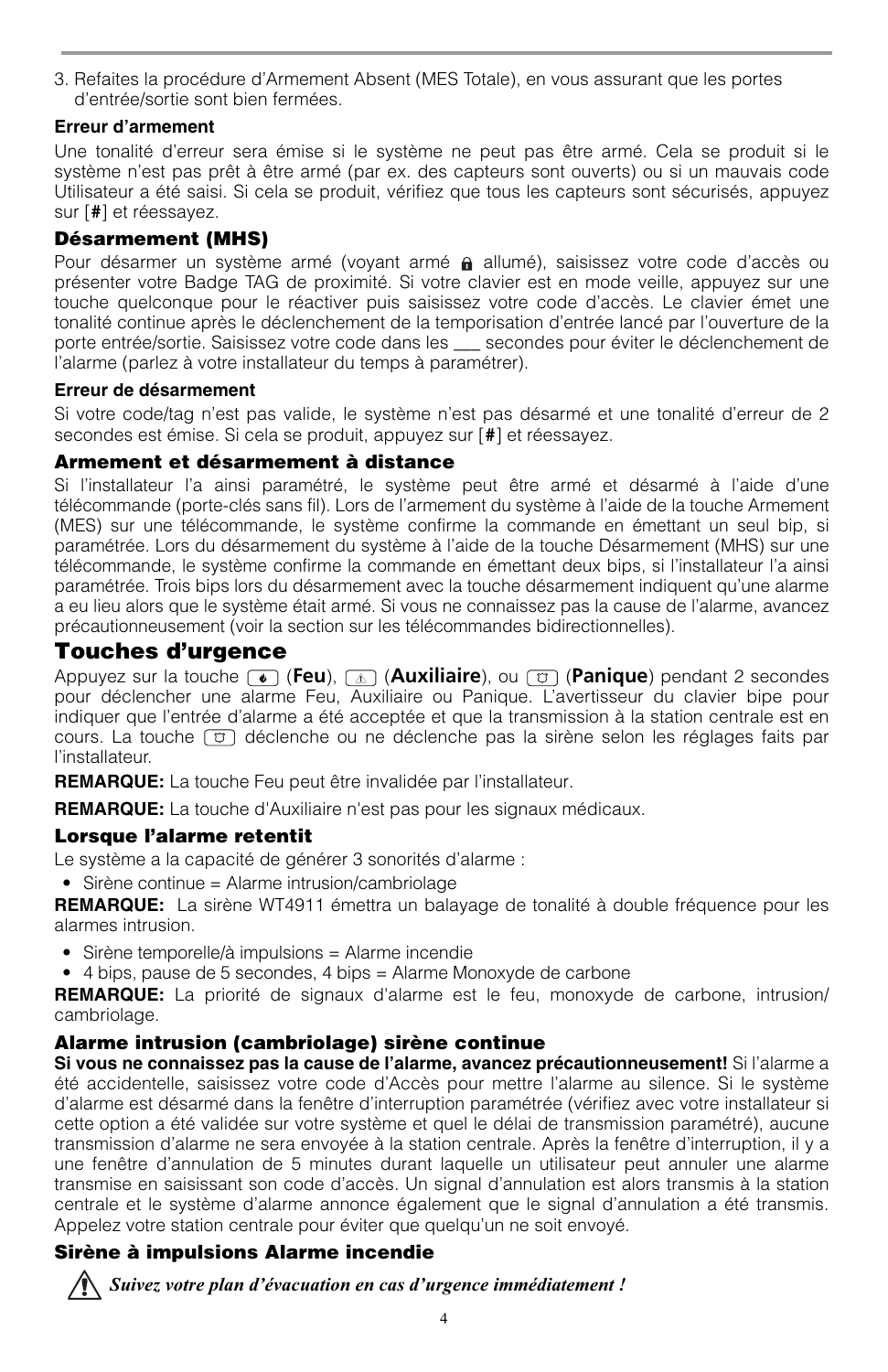Si l'alarme incendie a été accidentelle (par ex. du pain trop grillé, la vapeur dans la salle de bain, etc.), saisissez votre code d'accès pour mettre l'alarme au silence. Appelez votre station centrale pour éviter que quelqu'un ne soit envoyé.

### **Alarme monoxyde de carbone (pour utilisation future, doit être activée par votre installateur)**

Le déclenchement de l'alarme de votre détecteur CO indique la présence de monoxyde de carbone (CO) qui peut être fatale. Durant une alarme, le voyant LED rouge sur le détecteur CO clignote rapidement et le résonateur retentit à la cadence répétée suivante : 4 BRUIT DE SONNERIE rapides, pause de 5 secondes, 4 BRUIT DE SONNERIE rapides.

Si une alarme retentit :

- 1. Poussez la touche silence.
- 2. Appelez vos services d'urgence ou les pompiers.
- 3. Allez dehors ou à une porte/fenêtre ouverte.

*MISE EN GARDE : Lisez attentivement votre guide d'installation/manuel de l'utilisateur du détecteur de monoxyde de carbone pour déterminer les actions nécessaires pour assurer votre sécurité et vérifier que l'appareil fonctionne bien. Incorporez les conseils contenus dans le guide à votre plan d'évacuation.*

### **Paramétrage de l'heure et de la date**

| HH:MM MM/JJ/AA<br>09:06 01/31/10 |
|----------------------------------|
|                                  |

Tapez [✱][6], puis votre [code d'accès maître] (pour entrer dans les fonctions utilisateur. Utilisez les touches  $\lceil \cdot \rceil$  pour trouver le menu des options puis appuyez sur [✱] pour sélectionner. Entrez l'heure sous le format 24 heures (HH:MM) suivi par la date

(MM:JJ:AA). Appuyez sur [**#**] pour sortir du Paramétrage. Si le trouble « Perte d'horloge » est affiché sur le menu de trouble [\*][2], appuyez sur [\*] pour entrer directement dans le paramétrage de la date et de l'heure.

**REMARQUE:** Votre installateur peut avoir programmé votre système pour afficher l'heure et la date pendant que le clavier est en attente. Appuyez sur la touche [#] pour effacer temporairement la date et l'heure si désiré.

### **Suspension de zones**

Utilisez le dispositif de suspension de zone si vous voulez avoir accès à un local protégé pendant que le système est armé ou quand la zone est temporairement hors service, mais vous devez armer le système au préalable. Des zones suspendues ne pourront pas provoquer une alarme. La suspension des zones réduit le niveau de sécurité. Si vous suspendez une zone parce qu'elle ne fonctionne pas appelez un technicien immédiatement pour que le problème puisse être résolu et pour que le système redevienne fonctionnel. Assurez-vous qu'aucune zone ne soit suspendue sans le vouloir quand vous armez votre système. Les zones ne peuvent pas être suspendues une fois le système armé. Des zones suspendues sont automatiquement annulées chaque fois que le système est désarmé et elles doivent être à nouveau suspendues si nécessaire avant l'armement suivant.

#### **Avec le système désarmé:**

- 1. Appuyez sur [\*] pour entrer dans le menu de fonction. Le clavier affichera.
- 2. Appuyez  $[1]$  ou  $[\ast]$ .
- 3. Tapez votre code d'accès (si nécessaire).
- 4. Vous pouvez également utiliser les touches  $\leq$   $\geq$  pour trouver les zones puis appuyer sur [✱] pour sélectionner la zone ou tapez le numéro à 2 chiffres de la zone à suspendre (05 pour la zone 5).

#### **Activer toutes zones suspendues**

Pour retirer la suspension (toutes les zones):

- 1. Appuyez [✱][1], puis tapez votre code d'accès (si nécessaire) ou balayez votre tag de proximité.
- 2. Appuyez [0][0].
- 3. Pour sortir du mode de suspension et revenir à l'état 'Prêt', appuyez [**#**].

#### **Rappel des zones suspendues**

Pour rappeler les derniers groupes de zones suspendues:

- 1. Appuyez [✱][1], puis tapez votre code d'accès (si nécessaire) ou balayez votre tag de proximité.
- 2. Appuyez [9][9] .
- 3. Pour sortir du mode de suspension et revenir à l'état 'Prêt', appuyez [**#**].

Presser (\*) pr<) Zone Suspendue

| Entrez Votre<br>Code d'Accès   |
|--------------------------------|
| Aller Voir <><br>Zones Exclues |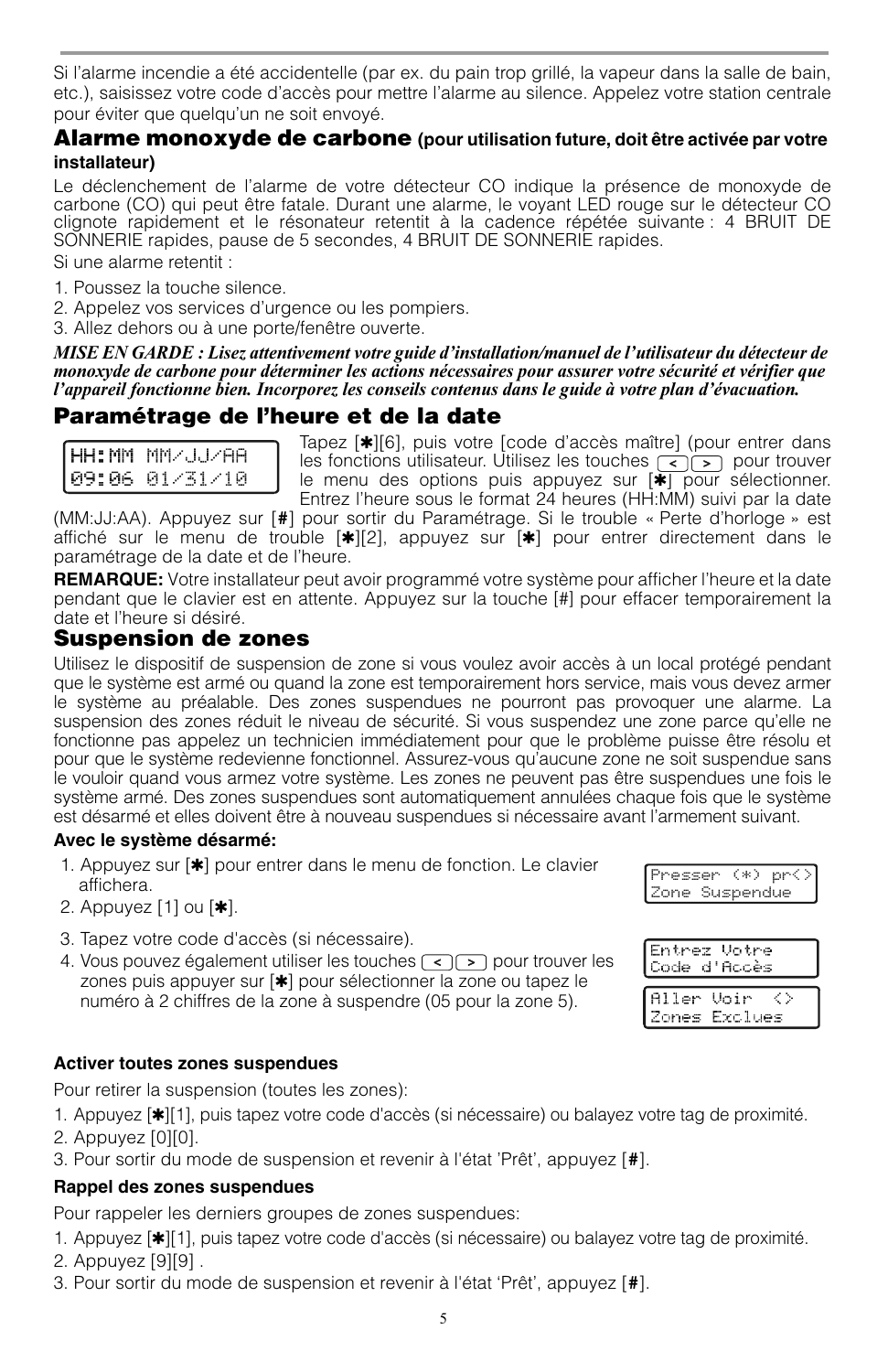#### **Groupe de suspension**

Un groupe de suspension est une sélection de zones programmées dans le système. Si vous suspendez un groupe de zones régulièrement, vous pouvez les programmer dans un groupe de suspension de sorte que vous n'ayez pas à suspendre chaque zone à chaque fois. Remarquez que seulement un groupe de Suspension peut être paramétré à la fois.

### *Pour programmer un groupe de suspension:*

- 1. Appuyez [ $\vert \cdot \vert$ ], puis tapez votre code d'accès (si nécessaire) ou balayez votre tag de prox.
- 2. Tapez les nombres de deux chiffres (01-34) des zones à inclure dans le groupe de suspension ou utilisez les touches  $\leq$   $\geq$  pour trouver la zone à inclure dans le groupe de suspension, puis appuyez [✱] pour sélectionner la zone.
- 3. Pour sauvegarder la zone sélectionnée dans le groupe, appuyez [9][5].
- 4. Pour sortir du mode de suspension et revenir à l'état 'Prêt', appuyez [**#**].

**REMARQUE:** Si un code d'accès est nécessaire pour la suspension, uniquement le code maître et les codes type superviseur peuvent établir le groupe de suspension.

#### *Pour sélectionner un groupe de suspension pendant l'armement du système:*

- 1. Appuyez [✱][1], puis tapez votre code d'accès (si nécessaire).
- 2. Appuyez [9][1]. La prochaine fois que le système sera armé, les zones dans ce groupe seront suspendues.
- 3. Pour sortir du mode de suspension et revenir à l'état 'Prêt', appuyez [**#**].

**REMARQUE:** Un groupe de suspension est seulement rappelé si le système est armé/désarmé après la programmation du groupe de suspension.

**REMARQUE:** Ce dispositif ne doit pas être utilisé dans les installations classées UL.

## **Situations de trouble**

Lorsqu'une situation de trouble est détectée, le voyant  $\triangle$  s'allume et le clavier émet un bip toutes les 10 secondes. Appuyez sur la touche [**#**] pour mettre fin aux bips. Appuyez sur [✱][2] pour visualiser la situation de trouble. L'indicateur Trouble (A) clignote. Utilisez les touches de défilement  $\lceil \cdot \rceil$  pour visualiser les troubles.

| <b>Trouble</b>                                                                                                                                                                                                                                                    | <b>Commentaires</b>                                                                                                                                                                                                                                                                                        |                                                                                                                      |  |  |
|-------------------------------------------------------------------------------------------------------------------------------------------------------------------------------------------------------------------------------------------------------------------|------------------------------------------------------------------------------------------------------------------------------------------------------------------------------------------------------------------------------------------------------------------------------------------------------------|----------------------------------------------------------------------------------------------------------------------|--|--|
| Trouble de<br>communication<br>alternative                                                                                                                                                                                                                        | Indique un verrouillage de la carte SIM, un défaut GSM,<br>un défaut Ethernet, des troubles sur le récepteur de la<br>station centrale, un trouble de supervision ou un trouble<br>de configuration SMS. Appuyez sur $\left\lceil \cdot \right\rceil$ pour faire<br>défiler les troubles individuellement. | Appelez un technicien<br>pour l'entretien. Pour<br>un trouble Ethernet,<br>vérifiez les connexions<br>au réseau LAN. |  |  |
| Entretien nécessaire<br>(Appuyer sur [1] pour<br>de plus amples<br>renseignements)                                                                                                                                                                                | Indique batterie faible, Trouble Système,<br>Autoprotection toutes sources ou brouillage RF<br>détecté.                                                                                                                                                                                                    | Appelez un technicien<br>pour l'entretien.<br>Vérifiez la connexion                                                  |  |  |
| Perte d'alimentation<br>secteur 220Vac                                                                                                                                                                                                                            | Si l'édifice et/ou le quartier a une panne de courant, le<br>secteur 220Vac.<br>système continue de fonctionner pendant plusieurs<br>Appelez un technicien<br>heures grâce à la batterie.<br>pour l'entretien.                                                                                             |                                                                                                                      |  |  |
| Absence RTC (Ligne<br>Le système a détecté que la ligne téléphonique est<br>téléphonique en<br>déconnectée.<br>dérangement)                                                                                                                                       |                                                                                                                                                                                                                                                                                                            | Appelez un technicien<br>pour l'entretien.                                                                           |  |  |
| Le système a tenté de communiquer avec la station de<br>Défaut<br>surveillance, mais a échoué. Cela est peut-être dû à une<br>communications.<br>absence RTC.                                                                                                     |                                                                                                                                                                                                                                                                                                            | Appelez un technicien<br>pour l'entretien.                                                                           |  |  |
| Un ou plusieurs modules/capteurs ont des difficultés<br>Défaut Module/<br>sur le système. Continuez d'appuyer sur [5] pour<br>naviguer les menus de défaut de Zone, Clavier et<br>Capteur<br>sirène.                                                              |                                                                                                                                                                                                                                                                                                            | Appelez un technicien<br>pour l'entretien.                                                                           |  |  |
| Le système a détecté une condition d'autoprotection<br>Autoprotection<br>(sabotage) sur un ou plusieurs modules/capteurs sur le<br>système. Continuez d'appuyer sur [6] pour naviguer<br>module/capteur<br>les menus d'autoprotection de Zone, Clavier et sirène. |                                                                                                                                                                                                                                                                                                            | Appelez un technicien<br>pour l'entretien.                                                                           |  |  |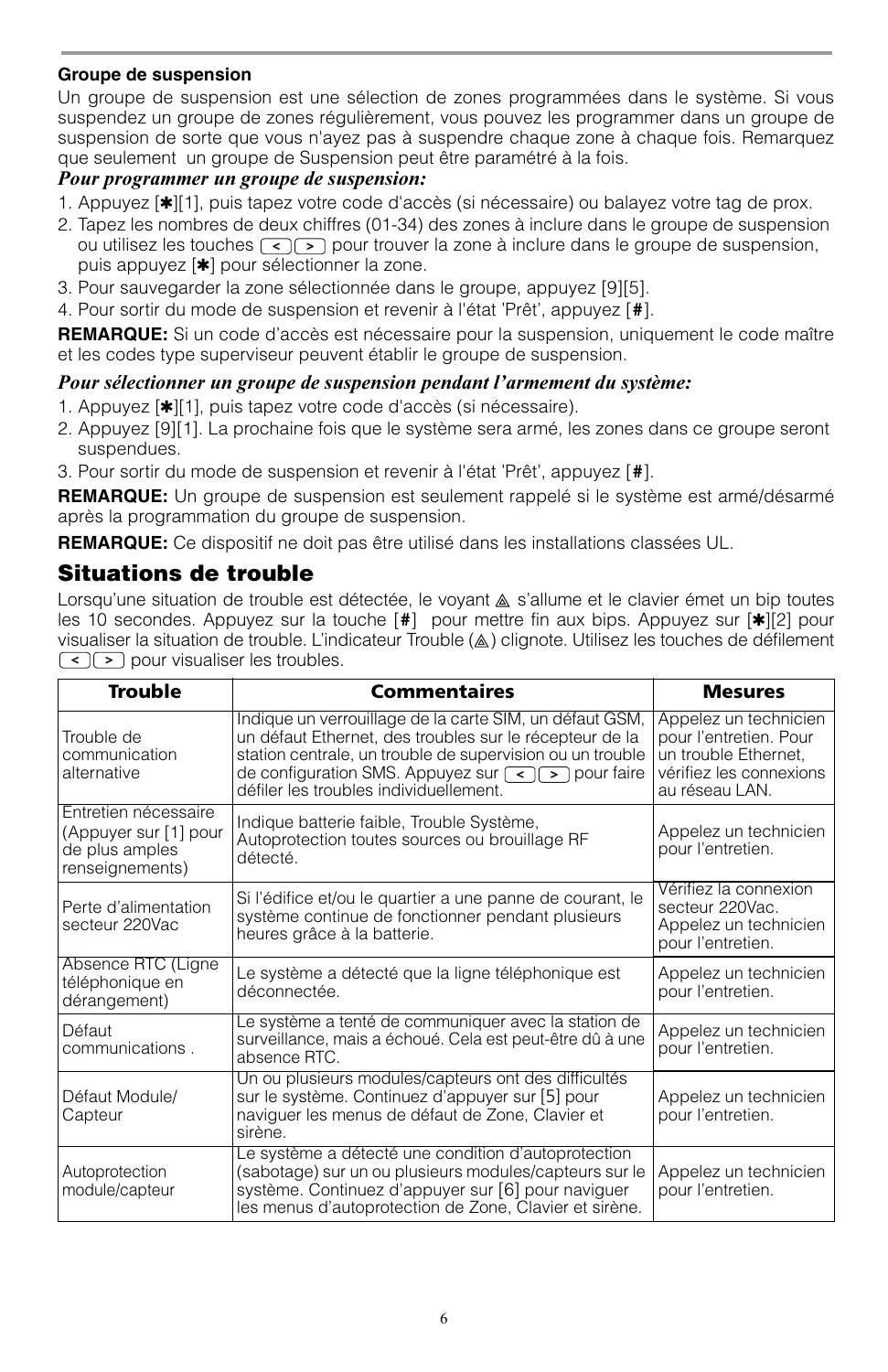| <b>Trouble</b>                                     | <b>Commentaires</b>                                                                                                                                                                                                   | <b>Mesures</b>                                                                                          |
|----------------------------------------------------|-----------------------------------------------------------------------------------------------------------------------------------------------------------------------------------------------------------------------|---------------------------------------------------------------------------------------------------------|
| Pile faible module/<br>capteur                     | Le système a détecté une condition de pile faible sur un<br>ou plusieurs modules/capteurs sur le système.<br>Continuez d'appuyer sur [7] pour afficher zone(s),<br>télécommandes(s), clavier(s), sirène(s) et tag(s). | Appelez un technicien<br>pour l'entretien.                                                              |
| l Perte de l'heure et de<br>la date                | Si l'alimentation est complètement coupée (CA et<br>Batterie), l'heure et la date devront être reparamétrées.<br>Appuyez sur $[*]$ .                                                                                  | Reparamétrer l'heure<br>et la date.                                                                     |
| aucun affichage/Pas<br>de réponse                  | La pile du clavier a peut-être été déchargée au-delà du<br>niveau utilisable                                                                                                                                          | Remplacez la pile<br>(appelez un technicien<br>pour l'entretien si le<br>trouble n'est pas<br>éliminé). |
| Message « Réponse<br>de la centrale non<br>recue » | Le clavier a perdu la communication RF avec la<br>centrale. L'affichage occasionnel de ce message peut<br>être provoqué par des interférences de fréquence radio.                                                     | Si le trouble continue,<br>appelez un technicien<br>pour l'entretien.                                   |
| Voyant LED Trouble<br>orange sur la centrale       | Le PC9155 a détecté qu'il y a un état de brouillage RF<br>pendant au moins 20 secondes.                                                                                                                               | Si le trouble continue,<br>appelez un technicien<br>pour l'entretien.                                   |

## **Mémoire d'alarme**

Lorsqu'une alarme est déclenchée, le message Mémoire d'alarme est affiché. Pour voir quel est le détecteur qui a déclenché l'alarme appuyez sur [\*][3].

Pour le clavier du système, utilisez les touches de défilement  $\lceil \cdot \rceil$  pour visualiser les capteurs dans la mémoire d'alarme. Appuyez sur [**#**] pour sortir. Pour effacer la mémoire, armez et désarmez le système. Si une alarme retentit pendant que le système est armé, ce dernier entrera automatiquement en mémoire d'alarme lorsque le système est désarmé. Dans ce cas, vous devez avancer précautionneusement, car l'intrus pourrait encore se trouver dans l'édifice/sur les lieux.

## **Carillon porte**

Pour activer ou désactiver la fonction carillon, appuyez et maintenez la touche Carillon  $\overline{(\mathcal{D})}$ pendant 2 secondes ou appuyez sur [✱][4]. Le système émet 3 bips pour indiquer que le carillon de porte est activé ou une longue tonalité pour indiquer que le carillon est désactivé.

## **Paramétrage du code d'accès**

En plus du Code d'Accès Maître, vous pouvez paramétrer jusqu'à 16 codes d'accès Utilisateur supplémentaires. Si les télécommandes ont été paramétrées, la télécommande  $n^{\circ}1$  sera enregistrée comme code d'accès Utilisateur n<sup>o</sup>1 (si ce code d'accès a été paramétré). Les codes d'accès 1-16 correspondent aux télécommandes ou aux tags 1-16. Appuyez sur [✱][5], plus votre Code d'Accès Maître ; l'indicateur armé (a) s'allume.

Saisissez le numéro à 2 chiffres à paramétrer (par ex. 06 pour le code d'accès de l'utilisateur 6 : saisissez 40 pour le code d'accès maître) ou appuyez sur les touches de défilement  $\lceil \cdot \rceil$ pour trouver le code précis et appuyez sur [✱] pour sélectionner. Saisissez le nouveau code d'accès à 4 chiffres Lorsque le paramétrage est fini, saisissez un autre code à 2 chiffres pour paramétrer ou appuyez sur [**#**] pour sortir. Les codes d'accès ont des attributs paramétrables qui permettent l'activation de la suspension de zone, de la contrainte, de la supervision, accès à distance, ou une seule utilisation.

Sur les claviers WT5500P, le message-guide vous demande de balayer votre tag une fois que le dernier caractère du code d'accès a été saisi. Pour effacer des tags de proximité, le code d'accès associé à l'utilisateur doit être effacé comme décrit, puis reparamétré si nécessaire.

### **Codes d'accès [**✱**][5][Code maître] (lorsque désarmé)**

La commande de paramétrage [\*][5] de l'utilisateur est utilisée pour paramétrer des codes d'accès supplémentaires.

**Codes utilisateur -** Codes utilisateur 1-16 sont disponibles pour le système.

**Code Maître (Code d'accès 40)** - Le Code maître possède tous les attributs énumérés dans les attributs paramétrables énumérés ci-dessous, sauf pour ce qui est de la Contrainte (2) et utilisation unique (8) et il doit paramétrer tous les attributs du code de supervision.

**Codes Supervision** - Ces codes sont toujours valides lors de la saisie de [✱][5] dans la section Paramétrage de Code ou [✱][6] Fonction Utilisateur. Toutefois, ces codes ne peuvent que paramétrer des codes supplémentaires qui ont les mêmes ou moins d'attributs. Une fois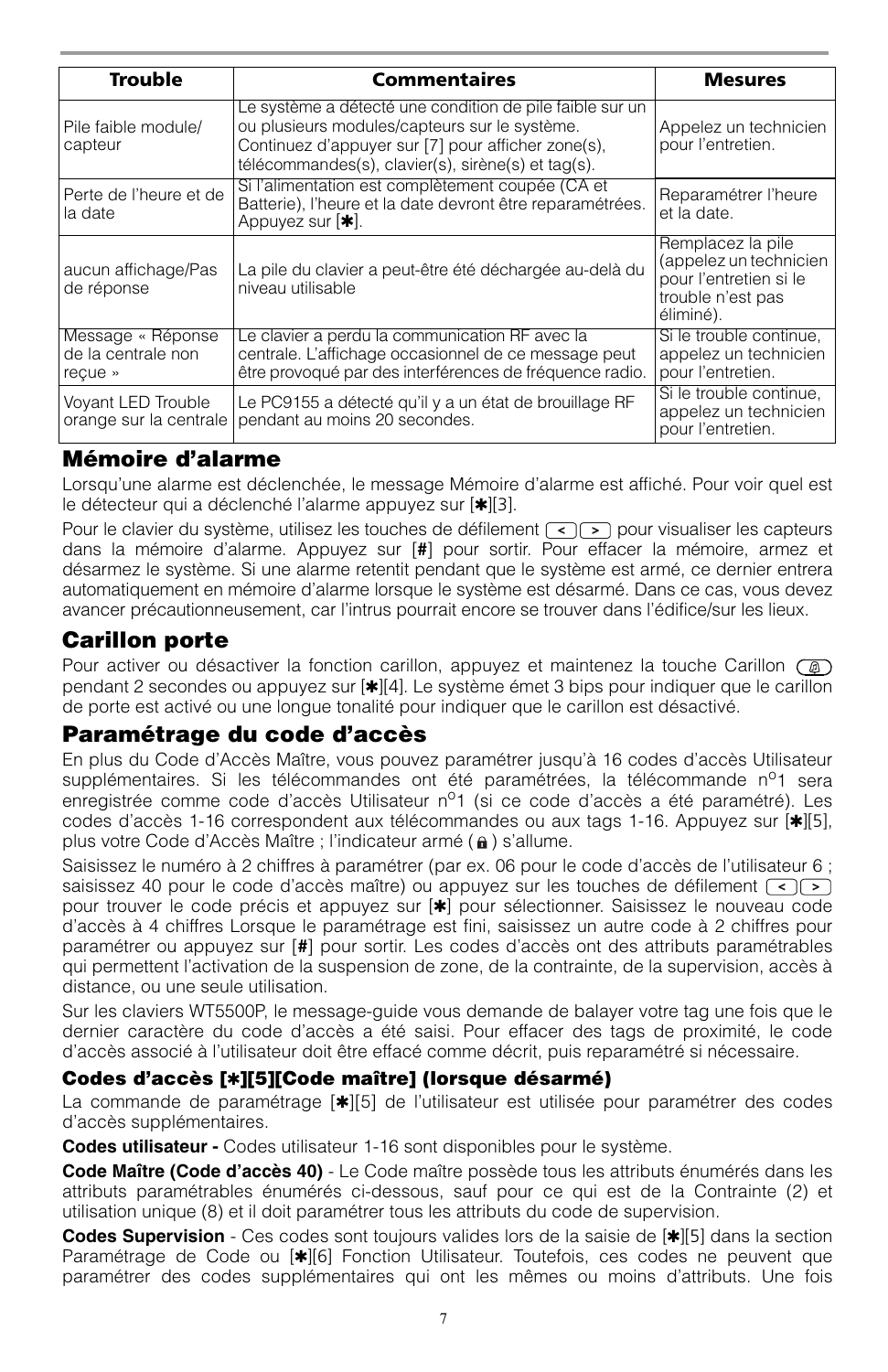paramétrés, les Codes Supervision reçoivent les attributs du Code Maître. Ces attributs sont changeables. Tout code utilisateur peut être transformé en un code Supervision en activant l'attribut 1 du code utilisateur (pour plus de détails, veuillez voir ci-dessous).

**Codes Contrainte** - Les codes Contrainte sont des Codes utilisateur standards qui transmettent le code d'alarme Contrainte lorsque le code est entré pour effectuer une fonction quelconque sur le système. Tout code utilisateur peut être transformé en code Contrainte en activant l'attribut 2 du code utilisateur (Pour plus de détails, veuillez voir ci-dessous).

**Code utilisation unique -** Ce code permet un accès temporaire au système pendant une période de 24 h. Durant la période de 24 h, l'utilisateur temporaire ne peut désarmer le système qu'une seule fois. Il n'y a pas de restriction sur le nombre de fois que l'utilisateur temporaire peut armer le système durant la période.

**REMARQUE:** Les codes Contrainte ne sont pas valides lorsque l'on entre dans les sections [✱][5], [✱][6] ou[✱][8].

**REMARQUE:** Les codes d'accès ne peuvent pas être paramétrés comme un duplicata ou comme un « Code +/-1 ».

#### **Attributs du code utilisateur**

- 1. Les attributs par défaut d'un nouveau code seront les attributs du code utilisé pour saisir [✱][5] qu'il s'agisse du paramétrage d'un nouveau code ou d'un code existant.
- 2. Le code Maître du système (Code 40) possède l'attribut 3 par défaut.

**REMARQUE:** Ces attributs ne sont pas changeables.

### **Attributs inhérents (tous les codes sauf le code Installateur)**

**Armer / Désarmer** - Tout code d'accès est valide pour armer et désarmer le système.

**Sorties de commande ([**✱**][7][1] et [**✱**][7][2]** - Si ces sorties exigent l'entrée d'un code d'accès, tout code d'accès est valide pour effectuer les fonctions [✱][7][1-2][Access Code] sur le système.

#### **Attributs paramétrables ([**✱**][5][Code maître/supervision][9][Code])**

- 1 Code supervision 5-6 Pour utilisation future
- 2 Code contrainte 7 Bip de sonnerie/sirène à MES Totale/MHS
- 3 Suspension de zone activée 8 Code à utiliser une fois
- 4 Accès Téléphone

#### **Attribut suspension de zone**

Cet attribut permet à l'utilisateur de suspendre des zones manuellement si la suspension requiert un code d'accès.

#### **Caractéristique de l'accès téléphone**

Cette caractéristique permet à l' utilisateur de préciser quels codes d'accès utilisateur peuvent être utilisés pour l' accès à distance par l' intermédiaire d' une SMS interactif.

### **Attribut bip de sonnerie/sirène**

Cet attribut est utilisé pour déterminer si un code d'accès doit générer un bip lors de l'armement et le désarmement du système lorsque la touche Absent est appuyée sur une télécommande. Veuillez contacter votre installateur pour paramétrer cette option. Le Code Maître ne peut pas utiliser l'attribut bip de sonnerie/sirène, mais le code est requis pour activer la sonnerie/sirène pour d'autres codes.

**REMARQUE:** Cet attribut ne peut pas empêcher les bips d'armement/désarmement d'être générés si un code d'accès affecté à une télécommande est entré manuellement sur un clavier.

#### **Effacer un code d'accès**

Pour effacer un code, sélectionnez le code et saisissez **[**✱**]** comme premier chiffre. Si **[**✱**]** est saisi, le système efface le code (y compris le tag associé) immédiatement et l'utilisateur est invité à sélectionner un autre code.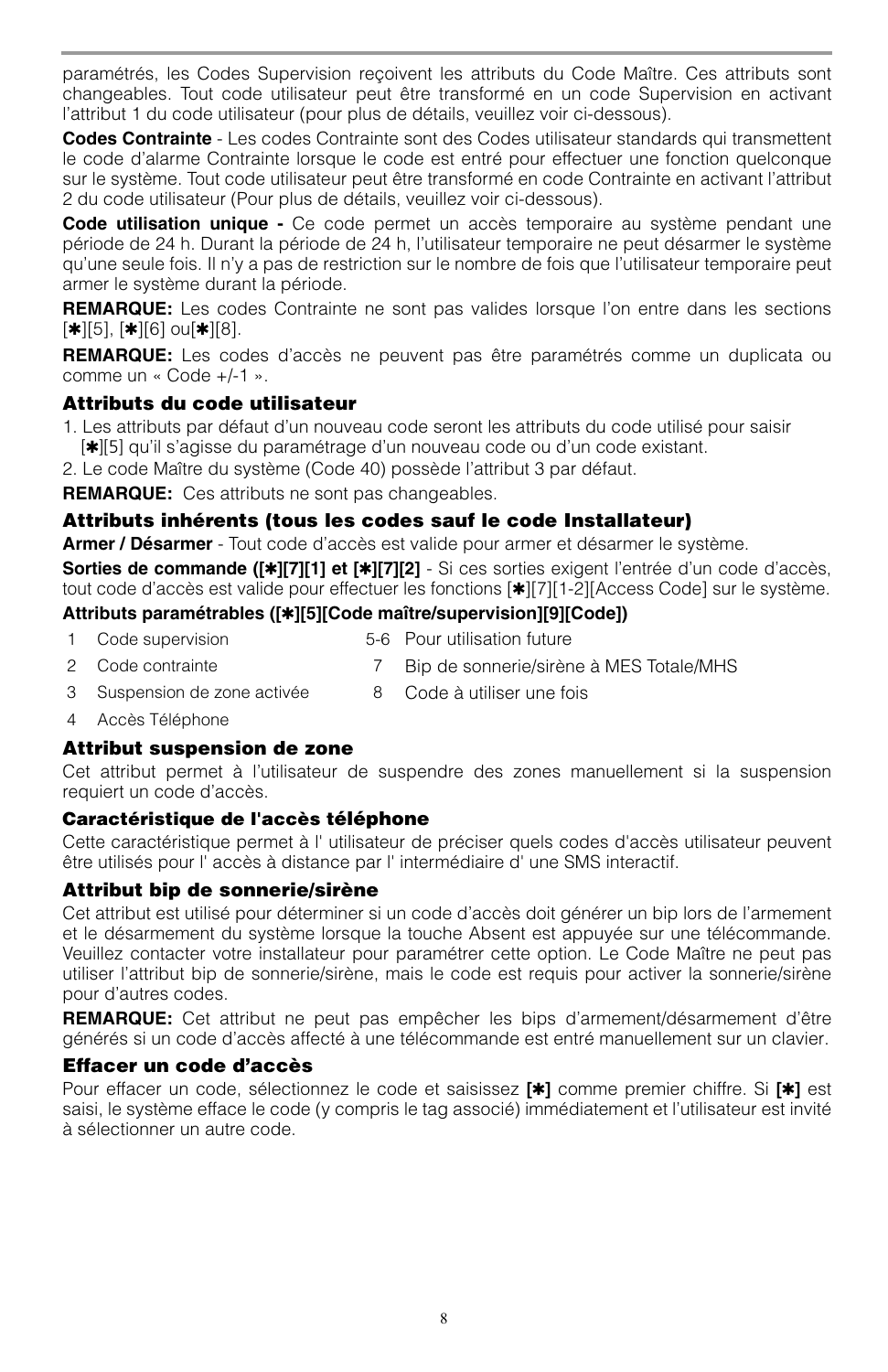## **Enregistrement de Badge TAG (PT4/PT8)**

Les lecteurs de Badges TAG (Touch And Go) de proximité (prox) ne sont offerts que sur les claviers WT5500P. Consultez l'étiquette à la partie supérieure du clavier pour confirmer le modèle que vous possédez.

### **Enregistrement des tags de proximité**

- 1. Saisir [\*][5][Code Maître] pour entrer dans le paramétrage de l'Utilisateur.
- 2. Faire défiler jusqu'au code utilisateur désiré (01-16, ou 40 pour le code maître) puis appuyez sur [✱].
- 3. Saisissez le code d'accès utilisateur désiré de 4 ou 6 chiffres. Le message suivant est affiché après la saisie du code utilisateur :

Présenter Tag ou # pour Sortir

4. Placez le tag près du lecteur de tag ((6)) sur le côté gauche de l'écran pour l'assigner au code utilisateur. Le message suivant est affiché :

Tag Enregistré avec Succès

5. Si on essaie d'assigner un tag à un code utilisateur qui a déjà un tag qui lui est associé, le message suivant est affiché :

Existe Déjà Code Tag/Utilisa

Choisissez un autre code utilisateur ou effacez le code utilisateur existant et le badge associé et réenregistrez avec le nouveau badge. Revenez à l'étape 2 pour des instructions sur la manière d'enregistrer un code utilisateur.

**REMARQUE:** Pour sortir du processus à tout moment, appuyez sur [#].

#### **Effacement d'un code utilisateur/Tag**

Saisissez [✱][5][Code Maître] et sélectionnez le code utilisateur désiré. Saisissez [✱] pour effacer le code et le tag associé. Le clavier montrera le numéro d'utilisateur et la lettre "P" si un code utilisateur est déjà programmé ou la lettre "T" si un code utilisateur et un badge de proximité sont programmés.

**REMARQUE:** L'utilisateur 40 pour le Code Maître ne peut pas être effacé ; toute tentative d'effacer ce code utilisateur n'efface que le tag. Le tag doit être réenregistré avant d'être réutilisé.

#### **Fonctionnement du tag**

6. Placez le tag près du lecteur de tag  $(\circledcirc)$  sur la gauche de l'écran pour armer/désarmer votre système. Lors de l'armement du système, le message suivant est affiché :

|          |  | Délai de sortie |
|----------|--|-----------------|
| En cours |  |                 |

7. Lors du désarmement du système, le message suivant est affiché:

Système Désarmé

8. Si on tente de balayer un tag qui n'a pas encore été enregistré, une tonalité d'erreur est entendue et le message suivant est affiché:

Tag Invalide

Revenez à l'Étape 1 pour des instructions sur la manière d'enregistrer le tag.

*MISE EN GARDE : GARDEZ LES TAGS HORS DE PROTÉE DES PETITS ENFANTS. Les matériels associés à ce produit (piles au lithium, etc.) doivent être recyclés conformément aux règlements locaux.*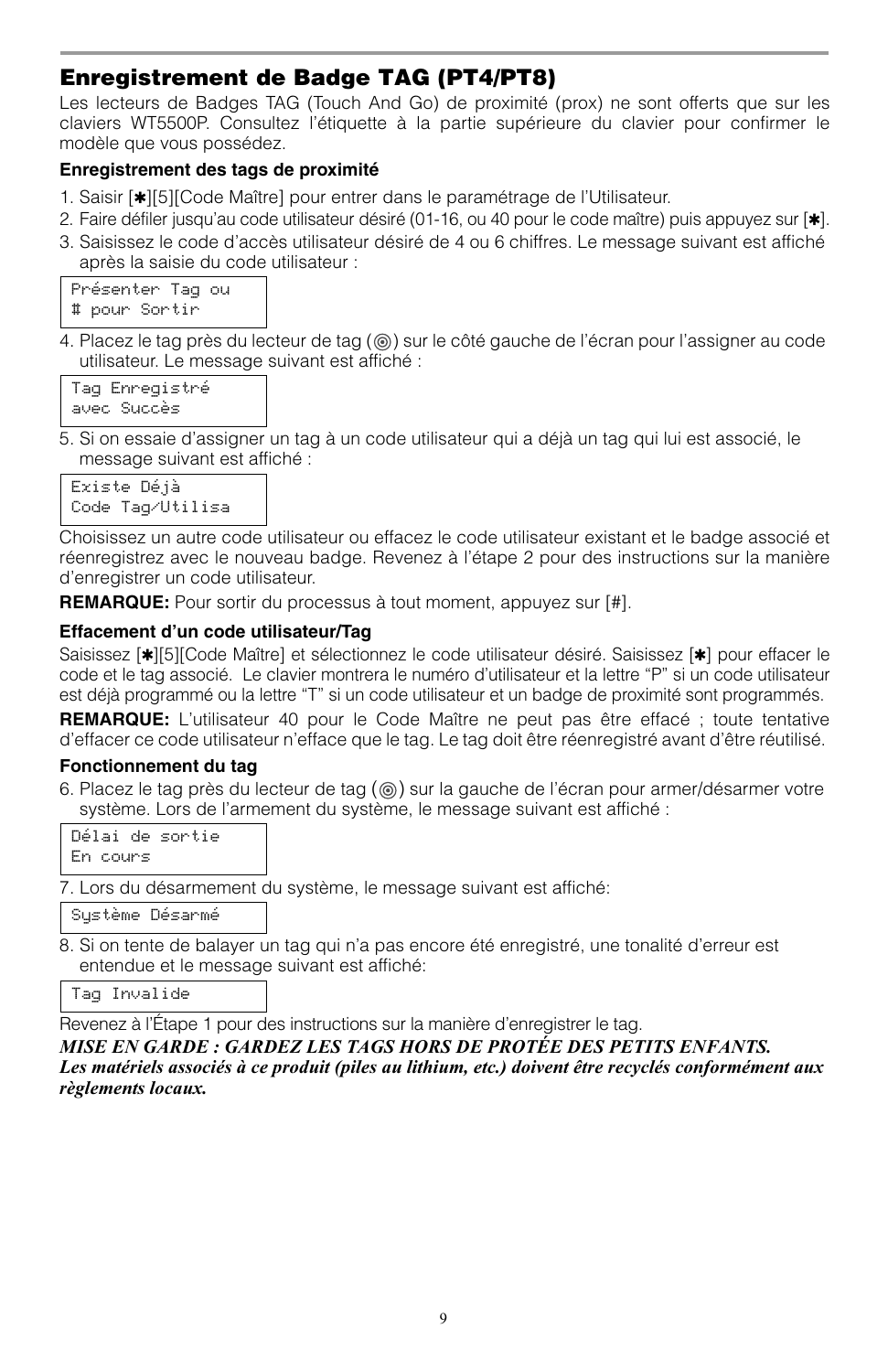## **Commandes de fonction de l'utilisateur**

Désarmez le système puis saisissez [∗][6][Code Maître]. La commande [∗][6] est utilisée pour accéder à la liste suivante des fonctions Maître du système :

**[1] Heure et Date** - Saisissez les 4 chiffres de l'heure du système dans le format 24 h (HH-MM). Les valeurs possibles sont de 00 à 23 pour les heures et de 00 à 59 pour les minutes. Saisissez les 6 chiffres pour le mois, le jour et l'année (MM-JJ-AA).

**[2]-[3]** Future Utilisation.

**[4] Test du Système** - La sortie sirène du système - 4 secondes (2 sec. à volume moyen, 2 sec. à volume élevé), les voyants du clavier, le bloc-pile de secours et le communicateur sont testés.

**[5] Activez DLS / Autorisez le service à distance du système** - Si activé, l'installateur peut accéder au paramétrage Installateur à distance à l'aide de DLS (Logiciel de téléchargement). Cette fonction donne une fenêtre pour la détection de la sonnerie de téléphone par le système d'alarme. La fenêtre DLS reste ouverte pendant 6 heures, période durant laquelle l'installateur peur entrer DLS un nombre de fois illimité. Lorsque la fenêtre de 6 h ferme, l'accès au paramétrage par l'intermédiaire de DLS n'est plus disponible jusqu'à ce que la fenêtre soit rouverte.

**[6] Appel Initié par l'Utilisateur** - Si cet attribut est activé par l'installateur, la centrale fait 1 tentative d'appeler l'ordinateur de téléchargement. L'ordinateur de téléchargement doit attendre que la centrale l'appelle avant que le téléchargement ne puisse être effectué.

**[7]** Future Utilisation.

**[8] Test de zone (Walk Test)** - Permet à l'utilisateur d'entrer dans le mode Test de zone.

**[9] Désarmement tardif - Activé/Désactivé** - Cette fonction active ou désactive la durée du 'Désarmement tardif' paramétrée dans [0].

**[0] Désarmement tardif - Heure du jour** - Cette fonction est utilisée pour paramétrer le réglage de l'heure activé dans [9].

**REMARQUE:** Pour plus de détail, consultez la section 'Désarmement tardif.'

### **Changement de la luminosité/contraste**

Lorsque cette option est sélectionnée, le clavier vous permet de faire défiler jusqu'à 4 niveaux de luminosité et 10 niveaux de contraste.

- 1. Saisissez [\*][6][code maître].
- 2. Utilisez les touches  $\leq$   $\geq$  pour faire défiler au contrôle de la luminosité ou du contraste.
- 3. Appuyez sur [✱] pour sélectionner le paramètre que vous désirez ajuster.
- 4. a) Réglage de la luminosité: Il y a quatre niveaux de rétro-éclairage. Utilisez les touches  $\lceil \cdot \rceil$  pour faire défiler jusqu'au niveau désiré.

b) Réglage du contraste: Il y a 10 niveaux de contraste sur l'affichage. Utilisez les touches  $\lceil \cdot \rceil$  pour faire défiler jusqu'au niveau de contraste désiré.

5. Pour sortir, appuyez sur [**#**].

### **Capteur de lumière ambiante**

Durant le fonctionnement sur pile, le clavier utilise le capteur de lumière ambiante ( $\circledcirc$ ) pour régler automatiquement les niveaux de luminosité du rétroéclairage afin de conserver son autonomie. Cette fonction peut être désactivée par votre installateur.

### **Changement du niveau de l'avertisseur**

Lorsque cette option est choisie, le clavier vous permet de faire défiler les 21 niveaux de volume de l'avertisseur. Un niveau 00 désactive l'avertisseur.

- 1. Saisissez [\*][6] [Code Maître].
- 2. Utilisez les touches  $\lceil \cdot \rceil$  pour faire défiler le réglage du niveau de l'avertisseur puis appuyez sur [✱] pour sélectionner.
- 3. Il y a 21 niveaux; utilisez les touches  $\leq$   $\geq$  pour faire défiler jusqu'au niveau désiré. Appuyez sur [**#**] pour sortir.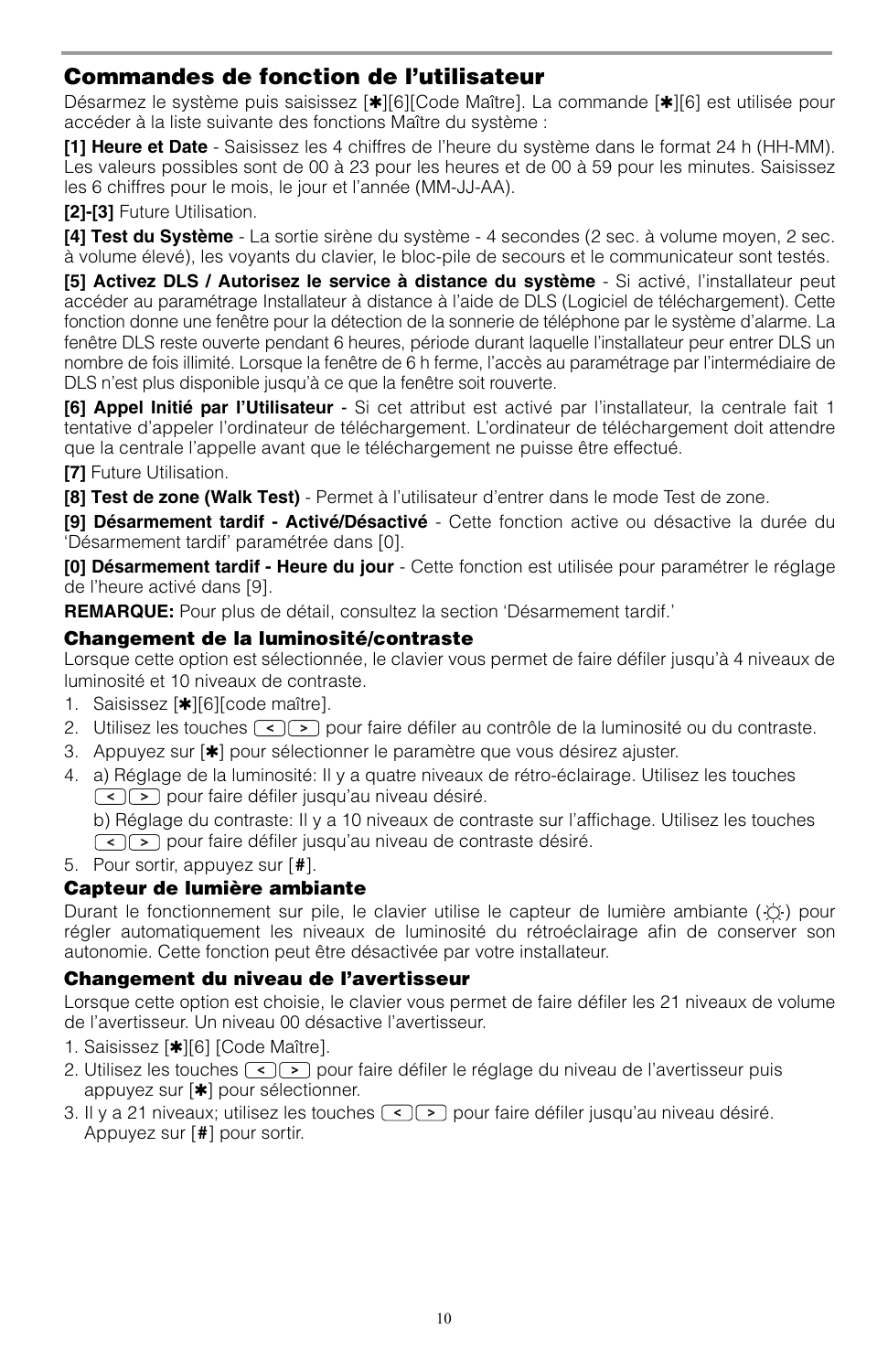### **Visualisation de la mémoire des événements**

La Visualisation de la Mémoire des événements affiche une liste des 500 derniers événements qui se sont produits sur votre système.

- 1. Saisissez [✱][6][Code Maître].
- 2. Pour sélectionner la visualisation de la mémoire des événements, appuyez sur [ $\ast$ ].
- 3. Le clavier affiche le numéro de l'événement ainsi que l'heure et la date. Appuyez sur [ $\ast$ ] pour basculer entre ces renseignements et les détails de l'événement.
- 4. Utilisez les touches  $\lceil \cdot \rceil$  pour faire défiler les événements dans la mémoire.
- 5. Pour sortir de la visualisation de la mémoire des événements, appuyez sur [**#**].

#### **Changer les numéros de téléphone de SMS**

Cette section vous montre comment paramétrer vos numéros de téléphone du SMS:

- 1. Saisissez [✱][6][Code maître] pour entrer les fonctions utilisateur maître du système.
- 2. Utilisez les touches  $\lceil \cdot \rceil$  pour faire défiler jusqu'au message guide de paramétrage du SMS.



3. Au message guide de paramétrage SMS, saisissez  $\left( \frac{w}{m} \right)$  pour sélectionner les numéros de téléphone du SMS ou pour visualiser votre numéro de téléphone GSM. Le message suivant est affiché:

```
Presser (✱) pr<>
N° de Tél. 1 P
```
«P» indique si le numéro de téléphone a été programmé.

• Pour visualiser votre **numéro de téléphone GMS** utilisez les touches  $\lceil \cdot \rceil \rceil$  pour faire défiler jusqu' au message suivant. Puis saisissez  $\rightarrow$  pour visualiser le numéro.

```
\mathsf{Presser}(\boldsymbol{*}) pr<\mathsf{\rangle}N° Téléphone GMS
```
Appuyer sur (✱) ici affiche votre numéro de téléphone GSM.

4. Saisissez  $\rightarrow$  pour sélectionner le numéro de téléphone 1. L'écran suivant de numéro de téléphone à 26 chiffres est affiché.



X= 1 à 8 pour indiquer quel écran du numéro de téléphone est en paramétrage.

(par ex., X=1 pour numéro de téléphone 1)

- 5. Paramétrez un nouveau numéro de téléphone ou effacez un numéro de téléphone existant comme suit:
	- **Pour saisir un nouveau numéro de téléphone** (par ex., 4168889999), saisissez vos chiffres en commençant au premier F (après le D), voir ci-dessous.

D4168889999FFFFF FFFFFFFFFF PH#1 Ne pas effacer les F restants.

• **Pour effacer un numéro de téléphone existant**, remplacez la lettre D par un F en saisissant [ $*$ ][6][ $*$ ] puis saisissez # pour sortir. Cela efface le numéro de téléphone.

F4168889999FFFFF FFFFFFFFFF PH#1

- 6. Utilisez les touches  $\lceil \cdot \rceil$  pour faire défiler jusqu' à un autre numéro de téléphone à paramétrer.
- 7. Pour paramétrer d' autres numéros de téléphone, recommencez à partir de l' Étape 4. Pour sortir du processus à tout moment, appuyez sur [#].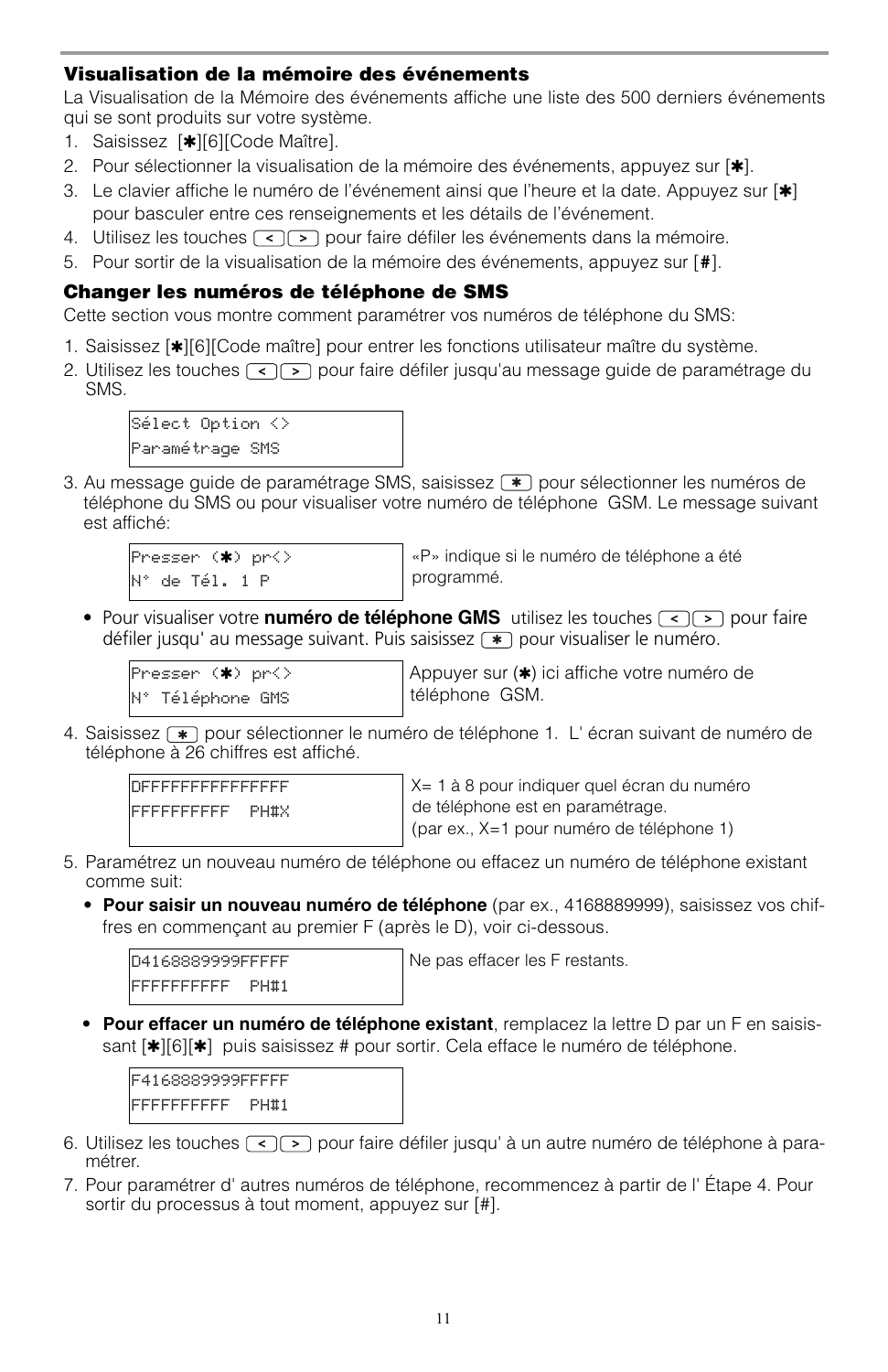#### **Désarmement tardif**

Cette caractéristique permet à un utilisateur d'être notifié si le système d'alarme n'est pas désarmé à un moment paramétré de la journée.

**REMARQUE:** La fonction 'Désarmement tardif' exige que la station de surveillance dirige les appels à l'utilisateur. Vérifiez auprès de l'installateur si cette fonction est activée.

#### **[9] Désarmement tardif - Activé/Désactivé**

Cette fonction 'Désarmement tardif' active ou désactive la durée du 'Désarmement tardif' paramétrée dans [0].

Elle est généralement utilisée pour faire un suivi des enfants après l'école. Par exemple, si les parents arrivent à la maison du travail à 17 h, et qu'un enfant arrive à 16 h. la temporisation paramétrable peut être réglée pour 16 h 15. Si le système n'est pas désarmé à cette heure, une alarme est envoyée à la station de surveillance.

Le clavier affiche « Désarmement tardif » et émet un bip si [9] est appuyé dans le menu des fonctions de l'utilisateur lorsque cette fonction est désactivée. Le clavier ACL affiche « 'Désarmement tardif est désactivé » et émet un bip si [9] est appuyé dans le menu des fonctions de l'utilisateur lorsque cette fonction est activée.

#### **[0] Désarmement tardif - Heure du jour**

Cette fonction est utilisée pour paramétrer le réglage de l'heure dans [9]. Cette fonction paramètre l'heure du « Désarmement tardif » pour les 7 jours de la semaine.

- Les valeurs possibles pour ces sections sont 00:00 23:59.
- La saisie 99:99 désactive la fonction 'Désarmement tardif' pour la journée.
- Après la saisie de [✱][6] [Code Maître][0], des bips retentissent et « Appuyez sur [✱] pour < > Dimanche » est affiché sur le clavier.
- Appuyer sur la flèche de droite  $\lceil \cdot \rceil$  affiche les jours de la semaine de dimanche à samedi. Dans le menu 'Désarmement tardif', saisir les touches 1-7 sélectionne également chaque jour de dimanche à samedi, respectivement.
- Si [✱] est appuyé pour sélectionner un jour de la semaine, aucun bip de retentit et le clavier affiche « Réglage format 24 h » « Saisir HH:MM 9999 ». Si [**#**] est saisi à partir de ce menu, l'utilisateur revient au menu 'Désarmement tardif' antérieur.
- Si le système d'alarme est armé de quelque mode que ce soit lorsque l'heure de désarmement correspond à l'heure du jour, 'Désarmement tardif' est enregistré dans la mémoire tampon et transmis à la station de surveillance.

## **Notification de SMS (Service de messages courts)**

**SMS Interactif** permet à l' utilisateur d' envoyer un message texte (en plusieurs langues) au centrale ce contrôle et d' effectuer un certain nombre de fonctions sur la centrale. Il y a 12 textes messages de commande prédéfinis que l' utilisateur peut envoyer au centrale de contrôle. Pour d' autres langues, veuillez consulter **la carte de référence SMS** pour trouver le texte utilisé.

Il y a 8 numéros de téléphone SMS disponibles pour prendre en charge les messages SMS. Un numéro de téléphone peut être changé en saisissant [ $\vert\vert\vert\vert$ [6][Master Code]. Pour des instructions détaillées, consultez la section *Changer les numéros de téléphone SMS*.

#### **Séquence de connexion d' accès à distance SMS**

Cette fonction vous permet de contrôler votre système de sécurité à distance par l' intermédiaire d' un SMS.

1. Déterminer quelle action effectuer à distance sur la centrale. Voir la liste des Fonctions et Textes pour déterminer le texte requis pour l' action désirée. Veuillez consulter la carte de référence SMS pour plus de détails sur la manière de saisir le texte requis.

La liste suivante est un exemple des fonctions disponibles.

#### **Fonction**

- 
- 
- 
- 
- 
- 
- Armement Partiel Activation Sortie 2
- Armement Total Désactivation Sortie 1
- Désarmement Désactivation Sortie 2
- Suspension Etat Démandé
- Fin de suspension Mémoire d'alarme Demandé
- Activation Sortie 1 Aide (liste des commandes disponibles)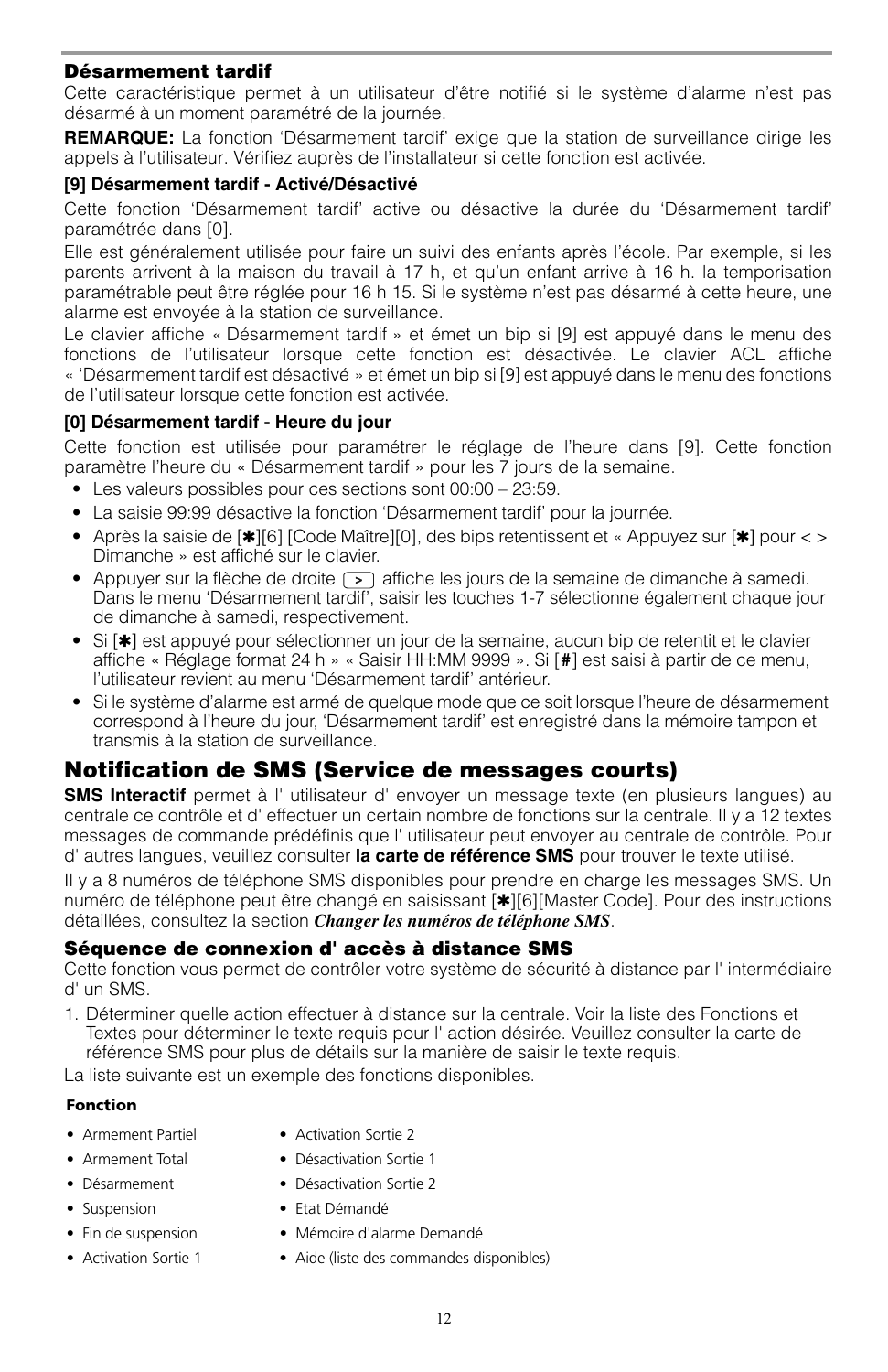**REMARQUE:** Le texte par défaut (pour plus de détails, voir la carte Référence SMS) utilisé pour effectuer chaque action peut être changé soit par vous, soit par votre installateur.

- 2. Composez un message SMS qui est le texte de fonction, un espace, texte d'affichage (si requis) un espace et votre code d'accès à 4 ou 6 chiffres (par ex., « MES Partielle » (Fonction)<espace>« 2234 » (Code d'accès)) et envoyez-le à votre numéro de téléphone GSM.
- 3. La centrale vérifie que le numéro de téléphone appelant est l' un des numéros de téléphone dans sa liste de numéros de téléphone SMS.
- 4. La centrale vérifie le contenu du message SMS et effectue l' action.
- 5. Lorsque l' action est achevée, la centrale renvoie à l' utilisateur un message SMS «fonction réussie». Si la fonction ou le code d' accès est invalide, la réponse du message SMS contient «fonction échouée».

**REMARQUE:** Une heure de « blocage du système » est provoquée par l'entrée d'un trop grand nombre de codes d'accès invalides. Si vous tentez d'envoyer une fonction SMS lorsque cela se produit, vous recevrez un message SMS indiquant: « fonction échouée ».

## **Télécommande bidirectionnelle (WT4989, WT8989)**

La télécommande bidirectionnelle communique directement avec la centrale et effectue la plupart des fonctions d'un clavier sans fil. Le WT4989 et le WT8989 comprennent 4 touches de fonction paramétrables pour 6 fonctions chacune, l'affichage d'une icône ACL capable d'afficher l'état du système en utilisant une combinaison de 7 icônes et d'un avertisseur interne.

À moins qu'elles ne soient paramétrées spécialement par votre installateur, les fonctions sont les suivantes :

### **Touches de fonction**

**Demande de l'état -** Appuyez sur cette touche pendant 1 seconde pour visualiser l'état de la centrale du système grâce à l'affichage d'icônes ACL.

**MES Partielle (Armement à domicile) -** Appuyez pour armer votre système en mode à domicile. Toutes les zones périphériques sont activées, mais les zones intérieures restent inactivées.

**MES Totale (Armement absent) -** Appuyez pour armer votre système. Les zones intérieures et extérieures sont armées.



M

**MHS (Désarmement) -** Appuyez pour désarmer votre système.

**Alarme panique -** Appuyez et maintenez pendant 3 secondes pour créer une alarme de panique sur le système de sécurité.

**Commande Sortie 1 -** Appuyez sur les deux touches en même temps et maintenez pendant 3 sec- $\Omega$  ondes pour activer la sortie assignée.

**Commande Sortie 2 -** Appuyez sur les deux touches en même temps et maintenez pendant 3 secondes pour activer la sortie assignée.

### **WT4989/WT8989 Icônes d'affichage de l'état**

Le tableau ci-dessous résume l'état qui peut être indiqué par le ACL des WT4989/WT8989.

ICÔNE (S=Continu F=Clignotant)

- △ (S) Trouble Système (S) Alarme en mémoire
- (F) Verrouillage de touches activé (F) Alarme active
- 2
- ∩
- ⋒
- (S) Armé Nuit (MES Nuit) (S) Batterie faible
- 
- 
- (S) Désarmé (F) [✱][9] Armé Absent
- (S) Armé Absent (MES Totale) (F) [✱][9] Armé À domicile (MES Partielle)
- (S) Armé À domicile (MES Partielle) (F) [✱][9] Armé Nuit (MES Nuit)
	-
	- (F) Batterie faible critique $\sqrt{2}$

### **Avertisseur**

Donne une confirmation sonore qu'une touche a été appuyée ou qu'une commande à la centrale a été exécutée.

#### **Mode verrouillage de clavier**

Assure que le système n'est pas armé ou désarmé accidentellement par la télécommande.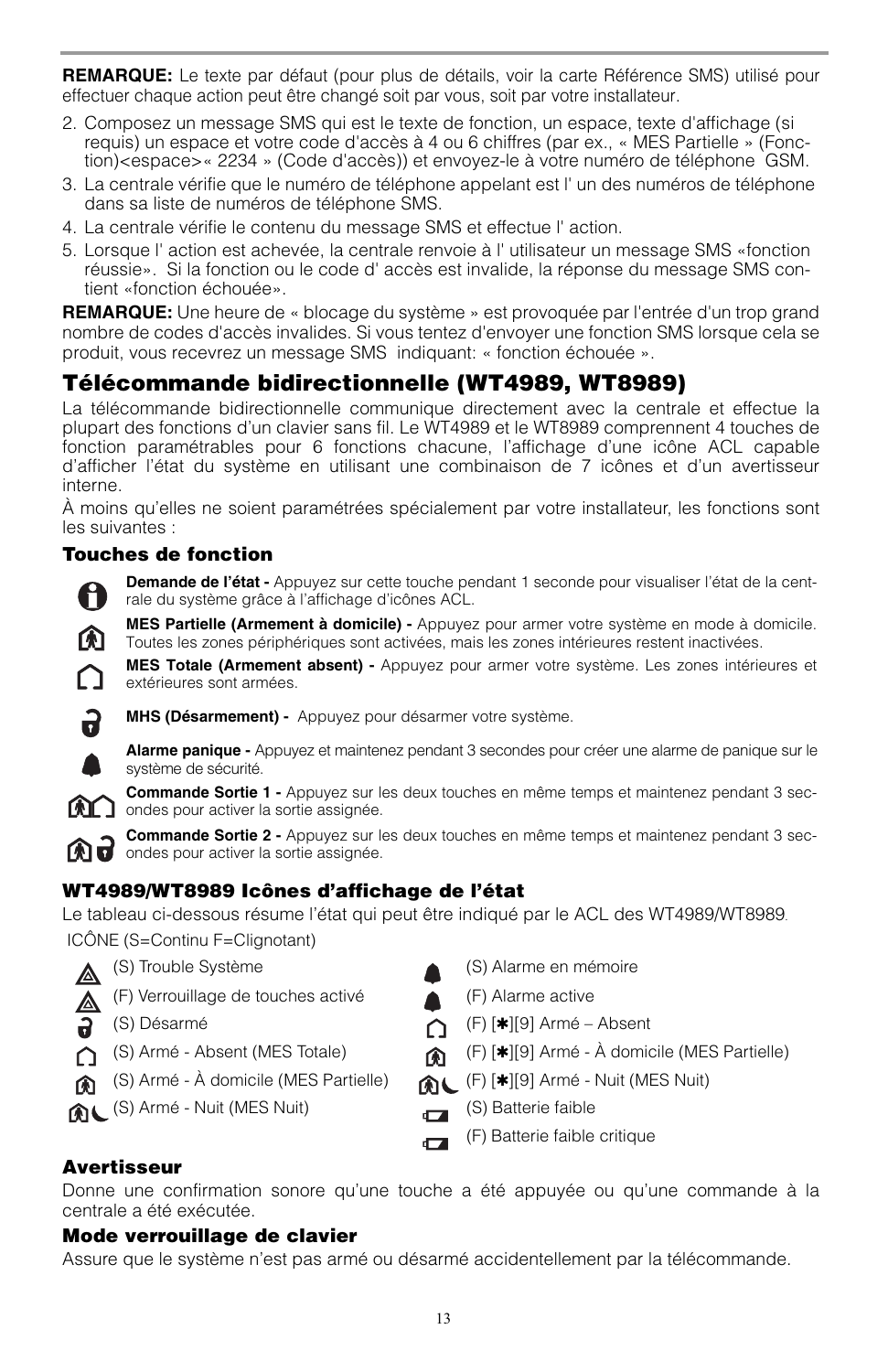### *Pour verrouiller les touches:*

- 1. Appuyez et maintenez les touches état  $\bigcap$  et Armement Absent (MES Totale)  $\bigcap$  simultanément pendant 3 secondes.
- 2. Après les 3 secondes, la télécommande bipe et l'icône  $(\triangle)$  clignote pour indiquer que les touches sont verrouillées.

#### *Pour déverrouiller les touches:*

1. Appuyez et maintenez les touches état  $\bigcap$  et Armement Absent (MES Totale)  $\bigcap$  simultanément pendant 3 secondes.

**REMARQUE:** Appuyer sur la touche Panique ( ) pendant 3 secondes déverrouille le clavier automatiquement et effectue une transmission.

2. À la sortie du mode verrouillage de clavier, l'état est affiché automatiquement.

## **Tester votre système**

**REMARQUE:** Informez votre station de surveillance au début et à la fin du test du système.

Votre installateur du détecteur de fumée ou concessionnaire doit tester tous les détecteurs de fumée de cette installation une fois par an pour vérifier qu'ils fonctionnent correctement. Il incombe à l'utilisateur la responsabilité de tester le système chaque semaine (sauf les détecteurs de fumée). Vérifiez que vous suivez toutes les étapes dans les deux tests ci-dessous.

#### *Remarque : Si jamais le système ne fonctionne pas correctement, appelez votre installateur pour un entretien immédiat.*

### **Test de sirène et d'affichage de clavier**

Ce test active tous les pixels d'affichage et les voyants indicateurs et fait une vérification de la sirène de 4 secondes.

1. Saisissez [✱][6][Code Maître][4].

Voici ce qui se produit :

- Le système active la sortie sirène à un volume moyen pendant 2 secondes, suivi par une alarme à plein volume de 2 sec. Tous les voyants d'affichage et les pixels ACL s'allument.
- Les DEL « Prêt », « Armé », « Trouble » et « CA » clignotent durant tout l'essai.

2. Pour sortir du menu de fonction, appuyez sur [**#**].

### **Batterie faible de clavier**

Quand l'icône de trouble  $(\triangle)$  clignote, elle indique que le clavier a une batterie faible.

#### **Mise sous tension de la pile**

- 1. Faites glisser le clavier vers le haut et enlevez-le de la plaque de montage ou du socle (enlevez d'abord les vis si nécessaire). La porte pour les quatre piles AA est ouverte et visible à l'arrière du clavier.
- 2. Insérez les piles conformément aux instructions au dos du clavier. Vérifiez que la polarité est respectée.

3. Replacez le clavier sur la plaque de montage/socle.

### **WT4901/WT8901 - Bouton d'essai**

Pour déterminer quelle sirène a une pile faible, appuyez sur la touche de test et maintenez pendant 5 secondes.

- Si la sirène est déclenchée pendant 4 secondes, la pile est bonne.
- Si la sirène n'est pas déclenchée, les piles sont faibles.

### **WT4901/WT8901 - Remplacement des piles**

- Ouvrez le couvercle avant. Après avoir retiré la pile, attentez 30 secondes avant d'insérer une pile de remplacement.
- Installez les piles conformément à la séquence indiquée sur la gravure.

#### *Remarque : Des piles AA de 1,5 V de chez Energizer peuvent être utilisées.*

• Si les piles sont mal installées, avec la polarité inversée, la sirène intérieure ne fonctionnera pas. Avec une utilisation normale, la WT4901/WT8901 peut fonctionner avec l'alimentation par pile seulement sans avoir à les changer pendant une période minimum de 2 ans.

#### **NE TENTEZ PAS DE RECHARGER CES PILES. L'ÉLIMINATION DE PILES USAGÉES DOIT SE CONFORMER AUX RÈGLEMENTS DE RÉCUPÉRATION ET DE RECYCLAGE DES DÉCHETS DE VOTRE RÉGION.**

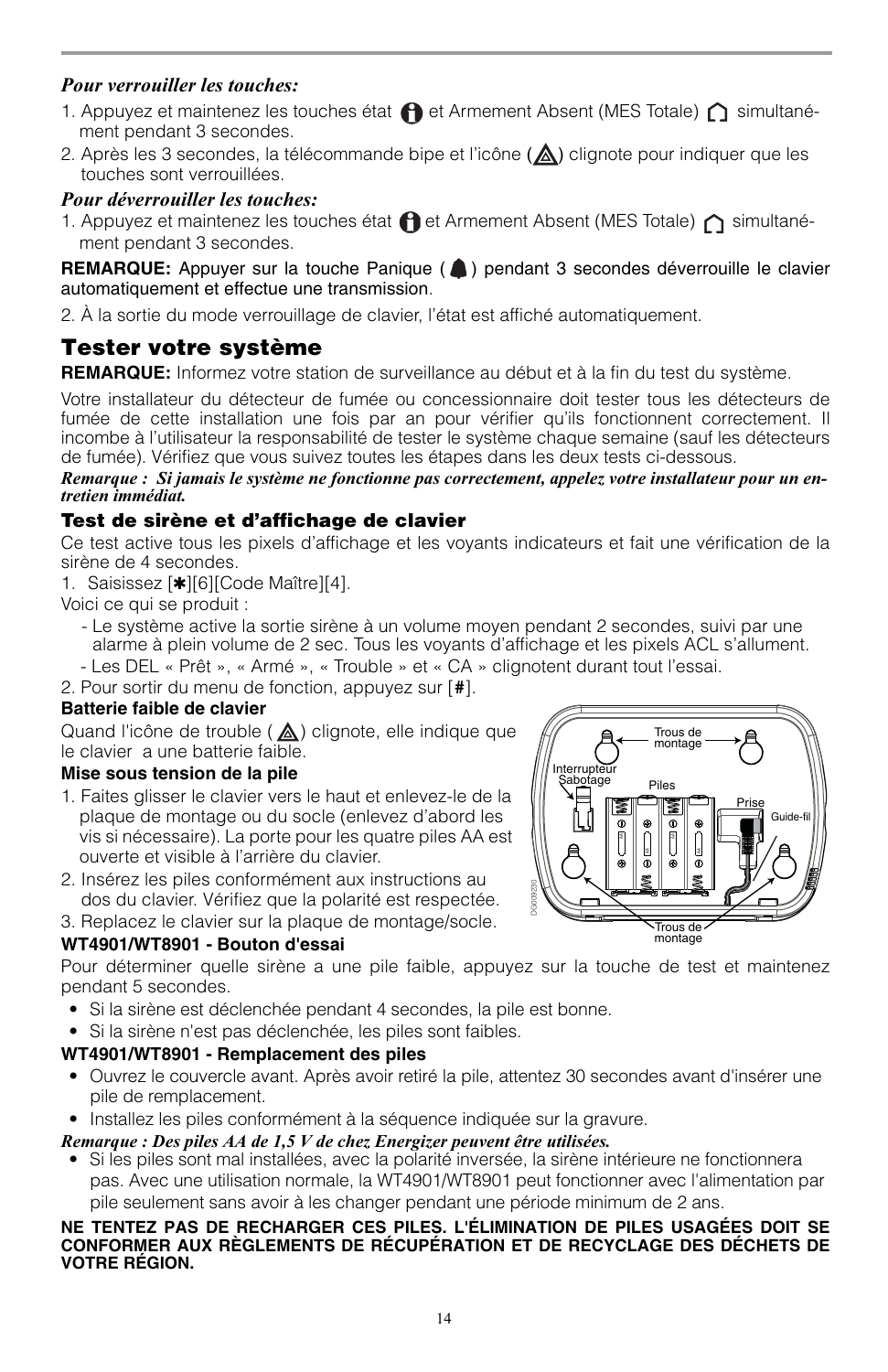### **Test de Zone ('Walk Test')**

Le mode Test de Zone vous permet de tester le fonctionnement de chaque détecteur dans le système. Tant que le système est dans le mode de Test de Zone, les DELs Prêt, Armé et Problème clignoteront pour indiquer qu'un Test de Zone est actif. Le Test de Zone peut être déterminé à tout moment en entrant [✱][6][Code Maître][8] sur le clavier. Le système terminera aussi automatiquement le Test de Zone quand celui-ci aura été conclu. Il émettra un avis sonore (5 bips à chaque 10 secondes) en commençant 5 minutes avant la fin du test. Le voyant Armé s'allume.

- 1. Avant le test, assurez-vous que le système soit désarmé et que le voyant Prêt soit allumé.
- 2. Appuyez [**#**] et fermez toutes les zones pour faire revenir le système à l'état Prêt.
- 3. Effectuez un essai de système en suivant les étapes de la section précédente.
- 4. Appuyez [✱][6][Code Maître][8] pour démarrez le Test de Zone.
- 5. Pour tester les zones, activez chaque détecteur en séquence (par exemple, ouvrez chaque porte/fenêtre ou parcourez les secteurs des détecteurs de mouvement).

Le système affichera le message suivant lorsque chaque zone (détecteur) est activée: "Sécurisez le système avant de l'armer  $\langle \rangle$ ," ou "Securiser ou Armez le Système." Utilisez les touches  $\langle \cdot \rangle$ pour visualiser quelles sont les zones ouvertes. Le message disparaîtra lorsque les zones sont fermées.

#### **Permettre un accès informatique à votre système**

De temps à autre votre installateur peut avoir besoin d'envoyer ou de retirer des renseignements de votre système de sécurité. Il le fera en demandant à un ordinateur d'appeler votre système sur une ligne téléphonique terrestre. Vous devrez peut-être préparer votre système à recevoir cet appel de "télé-chargement."

Pour ce faire: Entrez [\*][6][Code Maître][5] sur un clavier quelconque. Cela permet le téléchargement pendant une période de temps limitée. Pendant ce temps, le système répond aux appels de télé-chargement. Pour plus de renseignements sur cette fonction, veuillez vous adresser à votre installateur.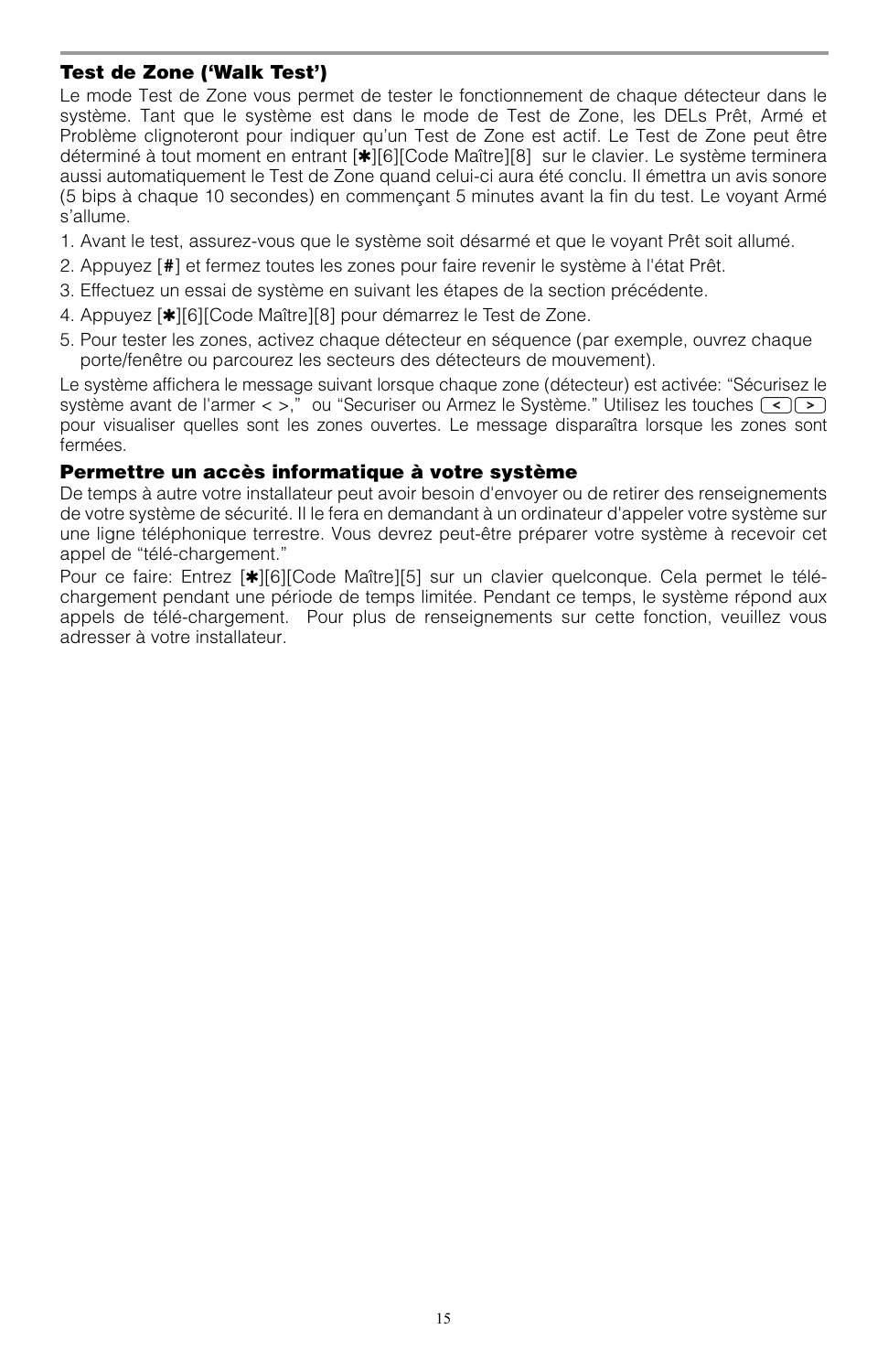## **Feuilles de référence**

*Inscrivez les renseignements suivants pour consultation future et gardez cette feuille dans un endroit sûr.* **Information de système**

## **Activé?**

|                     |                                                       | $\Gamma$ [F] incendie $\Gamma$ [A] auxiliaire $\Gamma$ [P] panique |  |
|---------------------|-------------------------------------------------------|--------------------------------------------------------------------|--|
|                     | Le délai de sortie est de _______ secondes.           |                                                                    |  |
|                     | <sub></sub> Le délai d'entrée est de ______ secondes. |                                                                    |  |
| <b>Pour service</b> |                                                       |                                                                    |  |
|                     | Informations de la station centrale:                  |                                                                    |  |
|                     | Compte#:                                              | Téléphone#:                                                        |  |
|                     | Informations de l'installateur:                       |                                                                    |  |
| Compagnie:          |                                                       | Téléphone#:                                                        |  |

*Si vous pensez qu'une fausse alarme d'incendie a été envoyée à la centrale de surveillance, appelez la centrale pour éviter une réponse inutile.*

### **Codes d'accès**

V

 *Code Maître [40]: \_\_\_\_\_\_\_\_\_\_\_\_\_\_\_\_\_\_\_\_\_ Tag de Prox:* ❑ *\_\_\_\_\_\_\_\_\_\_\_\_\_\_\_\_\_\_\_\_\_*

| Code | Touche | Tag<br>Sans fil de Prox | Code d'accès | Code | <b>Touche</b><br>Sans fil | Tag<br>de Prox | Code d'accès |
|------|--------|-------------------------|--------------|------|---------------------------|----------------|--------------|
| 01   |        |                         |              | 09   | n                         | H              |              |
| 02   | l 1    |                         |              | 10   | H                         |                |              |
| 03   |        | □                       |              | 11   | . .                       |                |              |
| 04   |        | n                       |              | 12   | ∣ 1                       | $\blacksquare$ |              |
| 05   | l 1    | ∣ 1                     |              | 13   | ∩                         | $\blacksquare$ |              |
| 06   |        |                         |              | 14   | n                         | H              |              |
| 07   |        |                         |              | 15   | ı                         |                |              |
| 08   |        |                         |              | 16   |                           |                |              |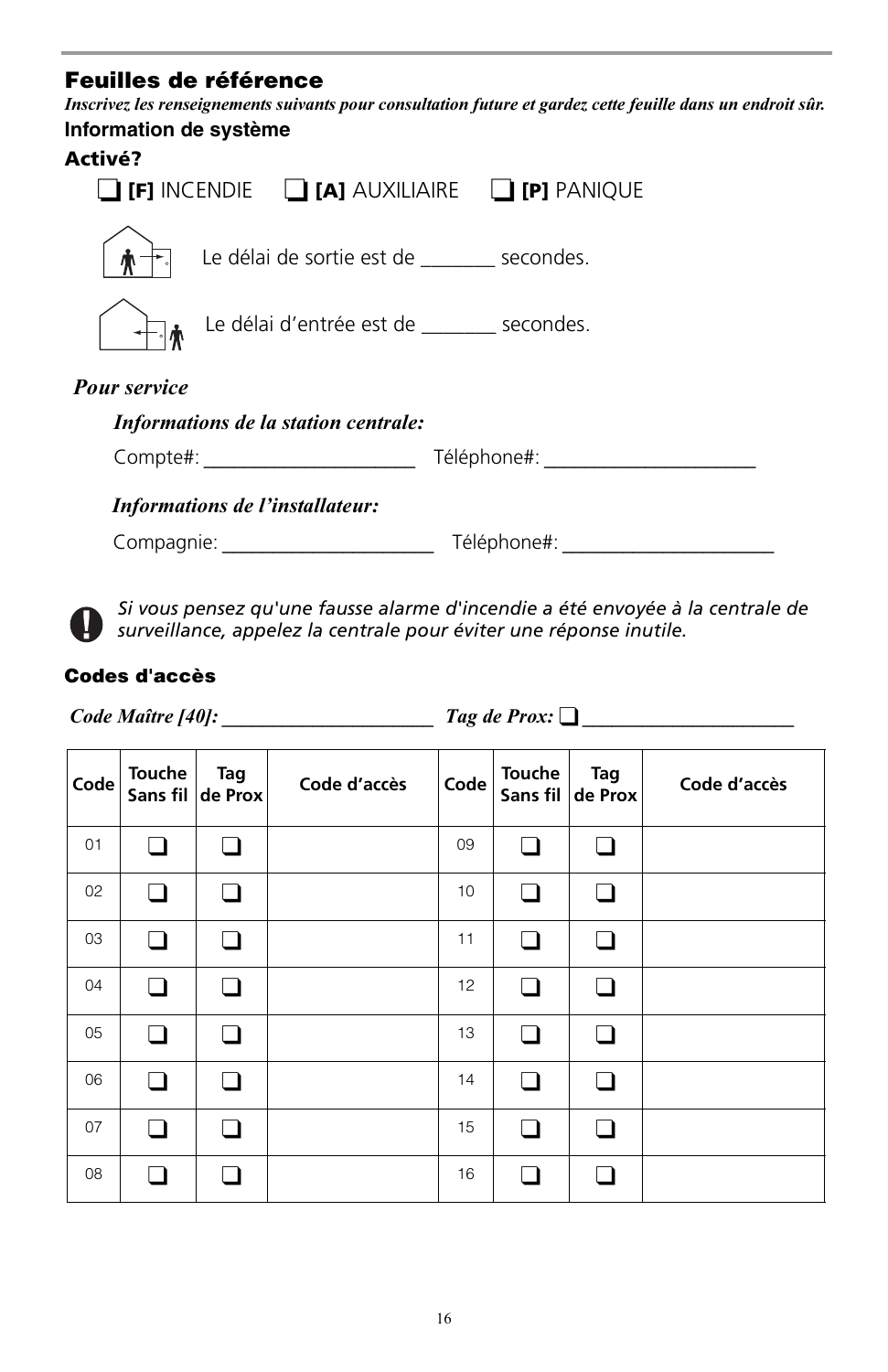|    | Détecteur   Zone protégée | Type de<br>détecteur | <b>Détecteur</b> | Zone protégée | Type de<br>détecteur |
|----|---------------------------|----------------------|------------------|---------------|----------------------|
| 01 |                           |                      | 18               |               |                      |
| 02 |                           |                      | 19               |               |                      |
| 03 |                           |                      | 20               |               |                      |
| 04 |                           |                      | 21               |               |                      |
| 05 |                           |                      | 22               |               |                      |
| 06 |                           |                      | 23               |               |                      |
| 07 |                           |                      | 24               |               |                      |
| 08 |                           |                      | 25               |               |                      |
| 09 |                           |                      | 26               |               |                      |
| 10 |                           |                      | 27               |               |                      |
| 11 |                           |                      | 28               |               |                      |
| 12 |                           |                      | 29               |               |                      |
| 13 |                           |                      | 30               |               |                      |
| 14 |                           |                      | 31               |               |                      |
| 15 |                           |                      | 32               |               |                      |
| 16 |                           |                      | 33               |               |                      |
| 17 |                           |                      | 34               |               |                      |

### **Informations sur les zones/détecteur**

### **Numéros de téléphone SMS**

**Message d' identification du site:** *\_\_\_\_\_\_\_\_\_\_\_\_\_\_\_\_\_\_\_\_\_\_\_\_\_\_\_\_\_\_\_\_\_\_\_*

**Numéro de téléphone GSM:** *\_\_\_\_\_\_\_\_\_\_\_\_\_\_\_\_\_\_\_\_\_\_\_\_\_\_\_\_\_\_\_\_\_\_\_\_\_\_\_*

| #  | Composeur<br>vocal | Numéro de téléphone | #  | <b>SMS</b> | Numéro de téléphone |
|----|--------------------|---------------------|----|------------|---------------------|
| 01 |                    |                     | 05 |            |                     |
| 02 |                    |                     | 06 |            |                     |
| 03 |                    |                     | 07 |            |                     |
| 04 |                    |                     | 08 |            |                     |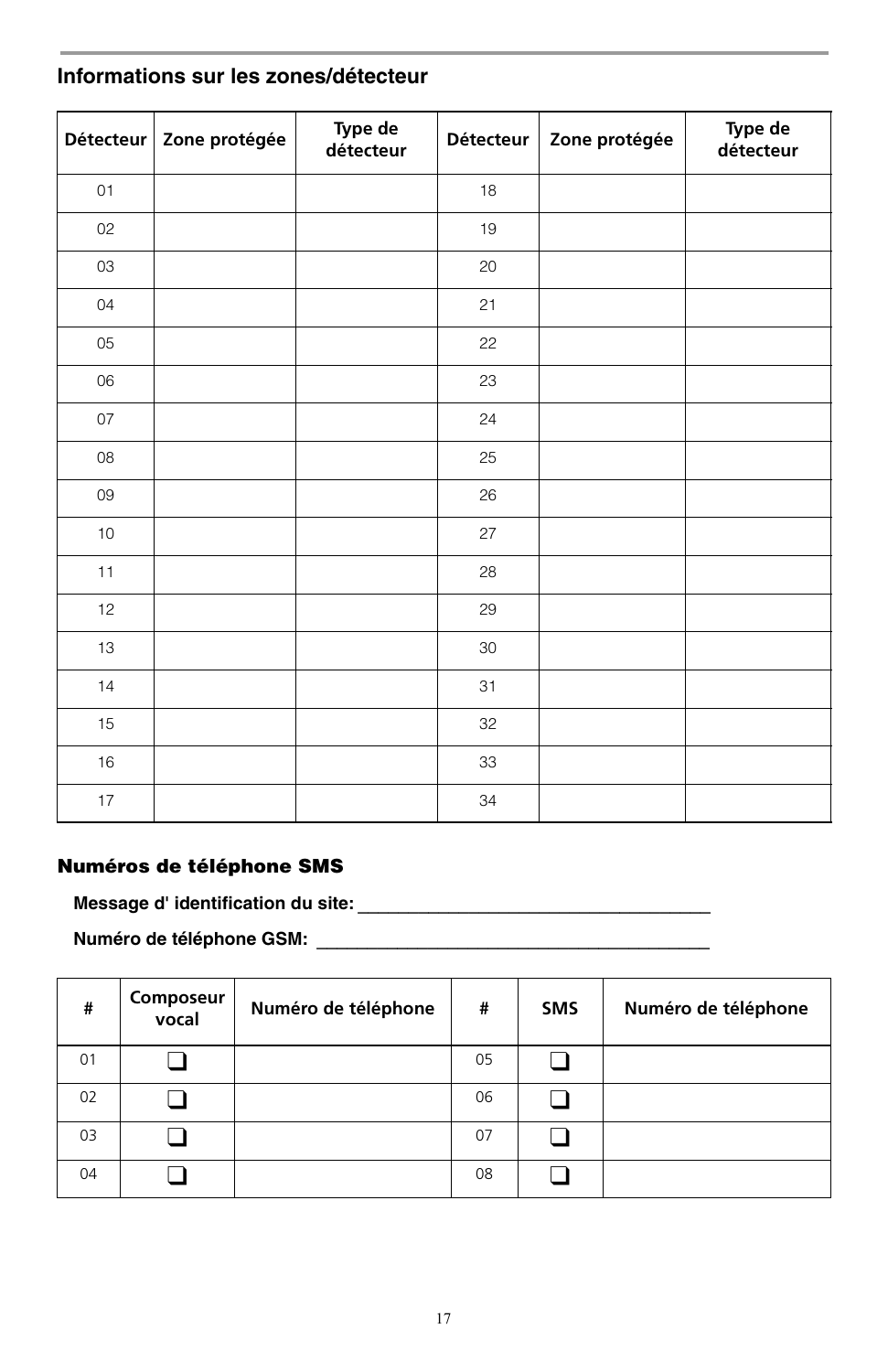## **Guide rapide depuis le clavier**

| Voyants état du système                                                                                          |                                                                                                                                                                                                                                                                                                       |                                                      |                                                                  |  |
|------------------------------------------------------------------------------------------------------------------|-------------------------------------------------------------------------------------------------------------------------------------------------------------------------------------------------------------------------------------------------------------------------------------------------------|------------------------------------------------------|------------------------------------------------------------------|--|
|                                                                                                                  | <b>Prêt</b> - doit être allumé pour pouvoir armer le système. Toutes les zones doivent être<br>sécurisées ou suspendues et le système désarmé pour que ce voyant s'allume.                                                                                                                            |                                                      |                                                                  |  |
|                                                                                                                  | Armé - indique que le système est armé. Si les voyants Prêt et Armé sont tous deux<br>allumés, cela indique que la temporisation de sortie est en cours.                                                                                                                                              |                                                      |                                                                  |  |
| ◬                                                                                                                | <b>Trouble</b> - Allumée indique un mauvais fonctionnement ou un sabotage sur le système.<br>Clignotant - Indique batterie faible de clavier. Suivez les instructions affichées ou saisissez<br><b>*</b> $\boxed{2}$ pour voir le trouble. Le voyant trouble s'éteint lorsque le problème est résolu. |                                                      |                                                                  |  |
|                                                                                                                  | <b>Alimentation CA</b> - indique que le système est alimenté CA. Le voyant CA s'éteint<br>lorsqu'il n'y a pas d'alimentation CA.                                                                                                                                                                      |                                                      |                                                                  |  |
| <b>Touches de fonction</b>                                                                                       |                                                                                                                                                                                                                                                                                                       |                                                      |                                                                  |  |
| ⋒                                                                                                                | Partielle/À domicile                                                                                                                                                                                                                                                                                  | Arme le système en mode Partiel/À domicile.          |                                                                  |  |
| ത                                                                                                                | Totale/Absent                                                                                                                                                                                                                                                                                         | Arme le système en mode Total/Absent.                |                                                                  |  |
| <b>(@)</b>                                                                                                       | Carillon                                                                                                                                                                                                                                                                                              | C'est comme appuyer sur $(*)$ 4 sur le clavier.      |                                                                  |  |
| ത                                                                                                                | Suspension                                                                                                                                                                                                                                                                                            | C'est comme appuyer sur $(*)$ 1 sur le clavier.      |                                                                  |  |
|                                                                                                                  | Sortie Rapide                                                                                                                                                                                                                                                                                         | C'est comme appuyer sur $(*)$ $\Box$ sur le clavier. |                                                                  |  |
|                                                                                                                  | <b>Touches spéciales</b>                                                                                                                                                                                                                                                                              |                                                      |                                                                  |  |
| <    >                                                                                                           | Sélection de la langue - Appuyez et maintenir les deux touches simultanément pendant<br>2 secondes pour activer. Faites défiler jusqu'à la langue désirée. Appuyez sur [*] pour<br>sélectionner.                                                                                                      |                                                      |                                                                  |  |
| $\lceil \bullet \rceil$                                                                                          | Feu - Appuyez et maintenez pendant 2 secondes pour activer.                                                                                                                                                                                                                                           |                                                      |                                                                  |  |
| $\sqrt{2}$                                                                                                       | Auxiliaire - Appuyez et maintenez pendant 2 secondes pour<br>activer.                                                                                                                                                                                                                                 |                                                      | Pour fonctionner, ces<br>touches doivent être<br>paramétrées par |  |
| $\left[\begin{matrix} \nabla \end{matrix}\right]$                                                                | l'installateur.<br>Panique - Appuyez et maintenez pendant 2 secondes pour<br>activer.                                                                                                                                                                                                                 |                                                      |                                                                  |  |
|                                                                                                                  | <b>Commandes utilisateur</b>                                                                                                                                                                                                                                                                          |                                                      |                                                                  |  |
| Appuyez sur [*] pour sélectionner, appuyez sur $\leq$ $\leq$ pour faire défiler, appuyez sur [#] pour<br>sortir. |                                                                                                                                                                                                                                                                                                       |                                                      |                                                                  |  |
| <b>APPUYEZ</b><br>SUR                                                                                            | pour                                                                                                                                                                                                                                                                                                  |                                                      |                                                                  |  |
| $\overline{\ast}$ $\boxed{1}$                                                                                    | Suspendre des zones                                                                                                                                                                                                                                                                                   |                                                      |                                                                  |  |
|                                                                                                                  | Appuyez sur $\boxed{\bullet}$ $\boxed{\bullet}$                                                                                                                                                                                                                                                       | Effacer suspension                                   |                                                                  |  |
|                                                                                                                  | Appuyez sur $\boxed{\mathbf{9}}$ $\boxed{\mathbf{9}}$                                                                                                                                                                                                                                                 | Rappeler suspension                                  |                                                                  |  |
|                                                                                                                  | Appuyez sur $\boxed{9}$ $\boxed{5}$                                                                                                                                                                                                                                                                   | Sauvegarder suspension                               |                                                                  |  |
|                                                                                                                  | Appuyez sur $\boxed{9}$ $\boxed{1}$                                                                                                                                                                                                                                                                   | Rappeler sauvegarde                                  |                                                                  |  |
| $\left( \frac{*}{2} \right)$                                                                                     | Voir troubles du système                                                                                                                                                                                                                                                                              | Faire défiler pour voir tous les troubles            |                                                                  |  |
| $\overline{\mathbf{H}}(\mathbf{B})$                                                                              | Voir les alarmes en mémoire                                                                                                                                                                                                                                                                           | Faire défiler pour voir les alarmes                  |                                                                  |  |
| $\bullet$ $\bullet$                                                                                              | Carillon On/Off                                                                                                                                                                                                                                                                                       | Activer et désactiver le carillon                    |                                                                  |  |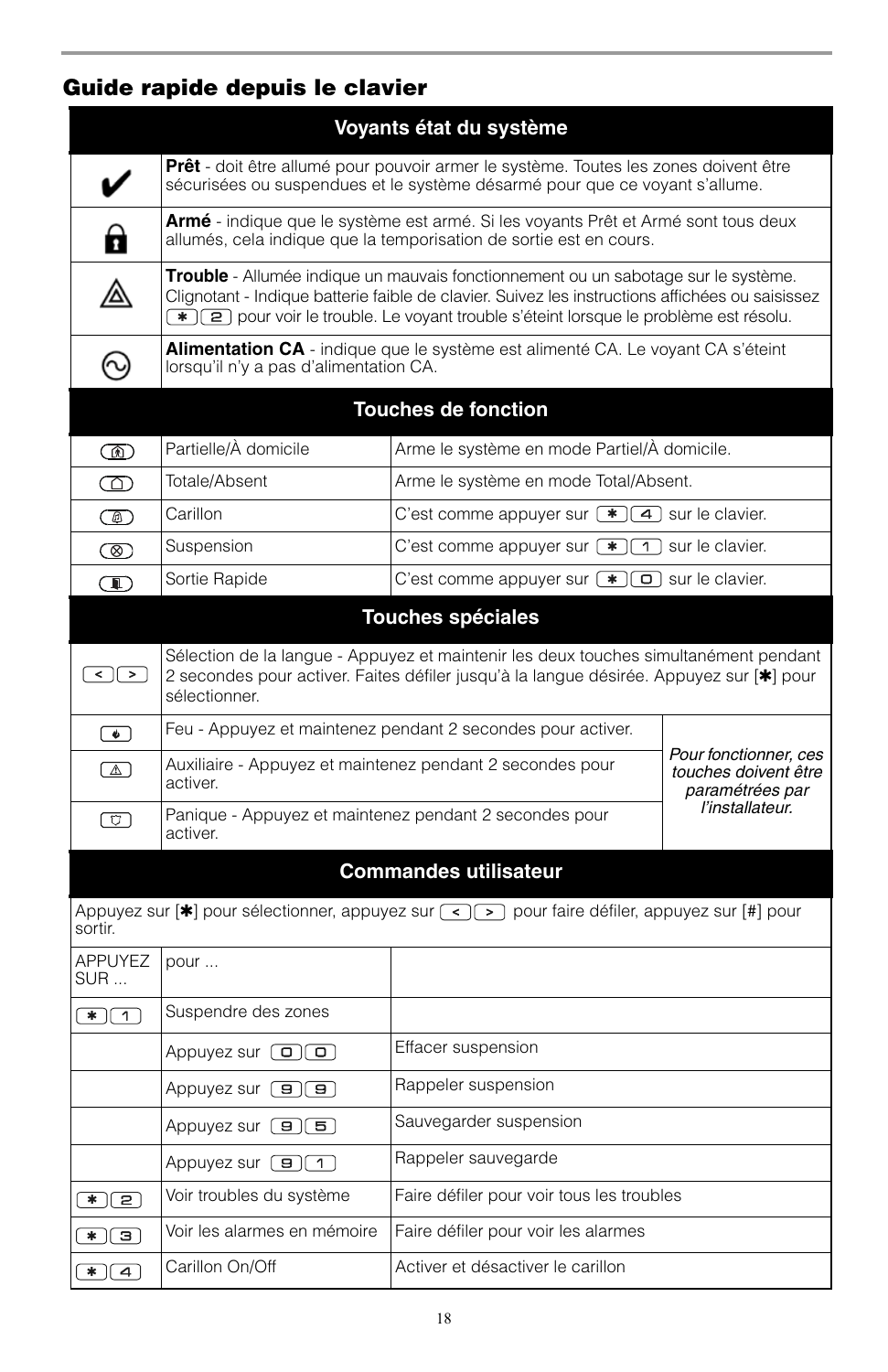| * 16                             | Code paramétrage utilisateur<br>changement des attributs | Appuyer sur les touches $\lceil \cdot \rceil$ pour faire défiler<br>jusqu'au code utilisateur. Saisissez<br>[Code Maître][9][xx] pour saisir le code utilisateur<br>$(xx = 1-16)$ .<br>[1] Code superviseur<br>[2] Code Contrainte<br>[3] Suspension de zone<br>[4] Accès téléphone<br>[5]-[6] Future Utilisation<br>[7] Sortie bip de sonnerie/Sirène<br>[8] Code utilisation une seule fois. |  |  |
|----------------------------------|----------------------------------------------------------|------------------------------------------------------------------------------------------------------------------------------------------------------------------------------------------------------------------------------------------------------------------------------------------------------------------------------------------------------------------------------------------------|--|--|
| <b>Commandes utilisateur</b>     |                                                          |                                                                                                                                                                                                                                                                                                                                                                                                |  |  |
| ொ<br>∗ ∣                         | Options utilisateur $\lceil \cdot \rceil$                | Mémoire tampon<br><b>Test Utilisateur</b><br>Heure et date<br>Entretien du système<br>Appel à la demande de l'utilisateur<br>Test de zone<br>Contrôle de la luminosité<br>Réglage du niveau de volume de l'avertisseur<br>Réglage du contraste<br>Numéros de téléphone SMS<br>Désarmement tardif                                                                                               |  |  |
| $\overline{\ast}$ $\overline{z}$ | Commandes PGM                                            | Si l'installateur les a paramétrées, elles peuvent être<br>utilisées pour activer des événements comme l'ouverture/<br>fermeture des portes de garage.                                                                                                                                                                                                                                         |  |  |
| 8<br>∗ ∣                         | Mode paramétrage<br>Installateur                         | Exige un code spécial                                                                                                                                                                                                                                                                                                                                                                          |  |  |
| ंडा<br>∗ ∥                       | Armement sans<br>temporisation d'entrée                  | Le système s'arme en mode à domicile (MES Partielle)<br>après la fin de la temporisation de sortie, il enlève la<br>temporisation d'entrée.                                                                                                                                                                                                                                                    |  |  |
| ०<br>*.                          | Armement Rapide/ Sortie<br>rapide                        | L'armement rapide c'est comme saisir votre code<br>utilisateur. Sortie rapide vous permet de sortir des lieux<br>sans désarmer le système.                                                                                                                                                                                                                                                     |  |  |

## **Directives pour la localisation des détecteurs de fumée & CO**

## *Détecteurs de fumée*

L'expérience démontre que les incendies dans les résidences génèrent de la fumée en plus ou moins grande quantité. Des tests conduits avec des incendies typiques dans des résidences indiquent que, dans la plupart des cas, des quantités détectables de fumée précèdent les hausses de température. Pour ces raisons, les détecteurs de fumée doivent être installés à l'extérieur des chambres à coucher et sur chaque étage de la résidence. L'information qui suit n'est qu'à titre indicatif. Lorsque vient le temps de localiser et d'installer des avertisseurs d'incendie, il est recommandé de consulter la réglementation ainsi que le code des incendies local.

Il est recommandé d'installer un plus grand nombre d'avertisseurs d'incendie que ce qui est requis pour une protection minimale. Les endroits tels que le sous-sol, les chambres à coucher (particulièrement celles des fumeurs), la salle à dîner, la chaufferie, les pièces utilitaires, ainsi que les couloirs devraient également être protégés.

Sur les plafonds dégagés, les détecteurs peuvent être espacés de 9.1m (30 pieds). Un espace différent peut être requis selon la hauteur du plafond, la circulation d'air, la présence de poutrelles, l'absence d'isolant, etc. Pour des recommandations sur l'installation, consultez le National Fire Alarm Code NFPA 72, CAN/ULS-S553-02 ou toute autre norme nationale.

- N'installez pas les détecteurs de fumée sur des plafonds pointus ou à pignon; l'espace d'air immobile dans ces emplacements peut empêcher le détecteur de détecter la fumée.
- Évitez les endroits avec des courants d'air turbulents, comme par exemple près des portes, des ventilateurs et des fenêtres. Les mouvements d'air rapides autour du détecteur peuvent empêcher la fumée de pénétrer à l'intérieur du détecteur.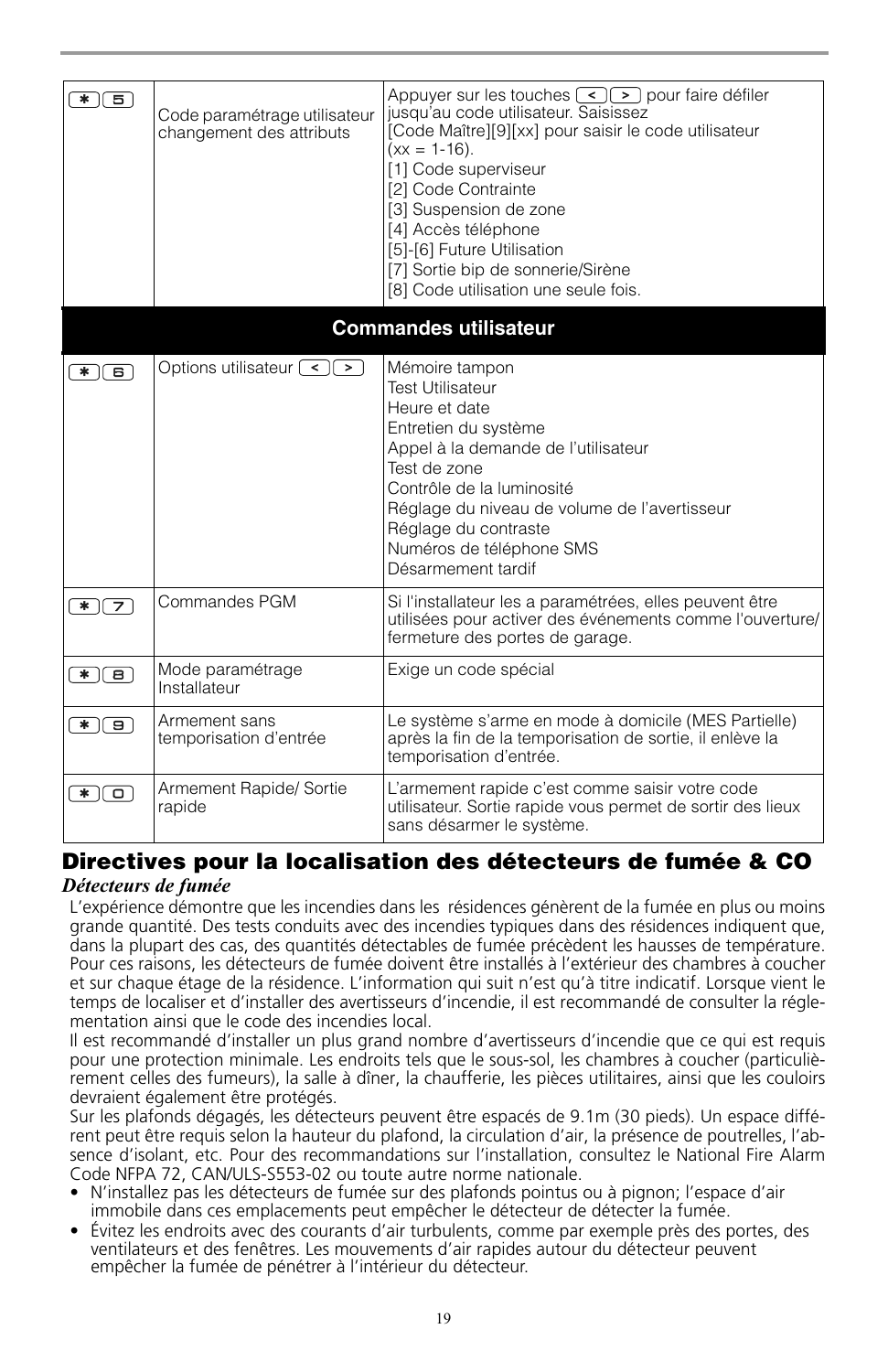- N'installez pas les détecteurs où l'humidité est élevée.
- N'installez pas les détecteurs dans des endroits où la température s'élève au-dessus de 38ºC (100ºF) ou descend plus bas que 5ºC (41ºF).
- Les détecteurs de fumée doivent toujours être installés conformément au National Fire Alarm Code NFPA72 ou toute autre norme nationale.

*'Des détecteurs de fumée devraient être installés à l'extérieur et près des chambres à coucher et à chaque étage de la résidence, incluant le sous-sol et excluant les vides sanitaires et les greniers non finis. Dans les constructions neuves, un détecteur de fumée devrait également être installé dans chaque chambre à coucher."* 

*Dispositions pour les résidences à demi-niveaux. L'installation de détecteurs de fumée est requise aux endroits indiqués dans le schéma. Les détecteurs de fumée sont optionnels lorsqu'il n'y a pas de porte entre le salon et la salle de jeu."*





### *Détecteurs de monoxyde de carbone*

Le monoxyde de carbone se déplace librement dans l'air. Les emplacements suggérés sont dans ou aussi près que possible des chambres à coucher de la maison. Le corps humain est le plus vulnérable aux effets du CO durant le sommeil. Pour une protection maximum, le détecteur de CO doit être situé tout près des chambres à coucher principales ou à chaque niveau de votre maison. La Figure 5 indique les emplacements suggérés dans la maison. Le détecteur électronique détecte le monoxyde de carbone, mesure le niveau de concentration et déclenche une alarme forte avant qu'un niveau potentiellement dangereux soit atteint.

N'installez pas le détecteur de monoxyde de carbone dans les zones suivantes:

- Aux endroits où la température peut tomber en dessous de -10  $^{\circ}$ C ou dépasser 40  $^{\circ}$ C.
- Près de diluant pour peintures.
- À moins de 1,5 m (5 pi) d'une flamme ouverte comme des appareils de chauffage, des cuisinières et des cheminées.
- Dans les flux d'échappement des moteurs à essence, des évents, des carneaux ou des cheminées.
- Ne pas le placer près du tuyau d'échappement d'une voiture ; cela endommagera le détecteur.

#### **MISE EN GARDE: S'il vous plaît vous référez à la feuille d'installation et d'opération du détecteur de CO pour information en cas d'urgence.**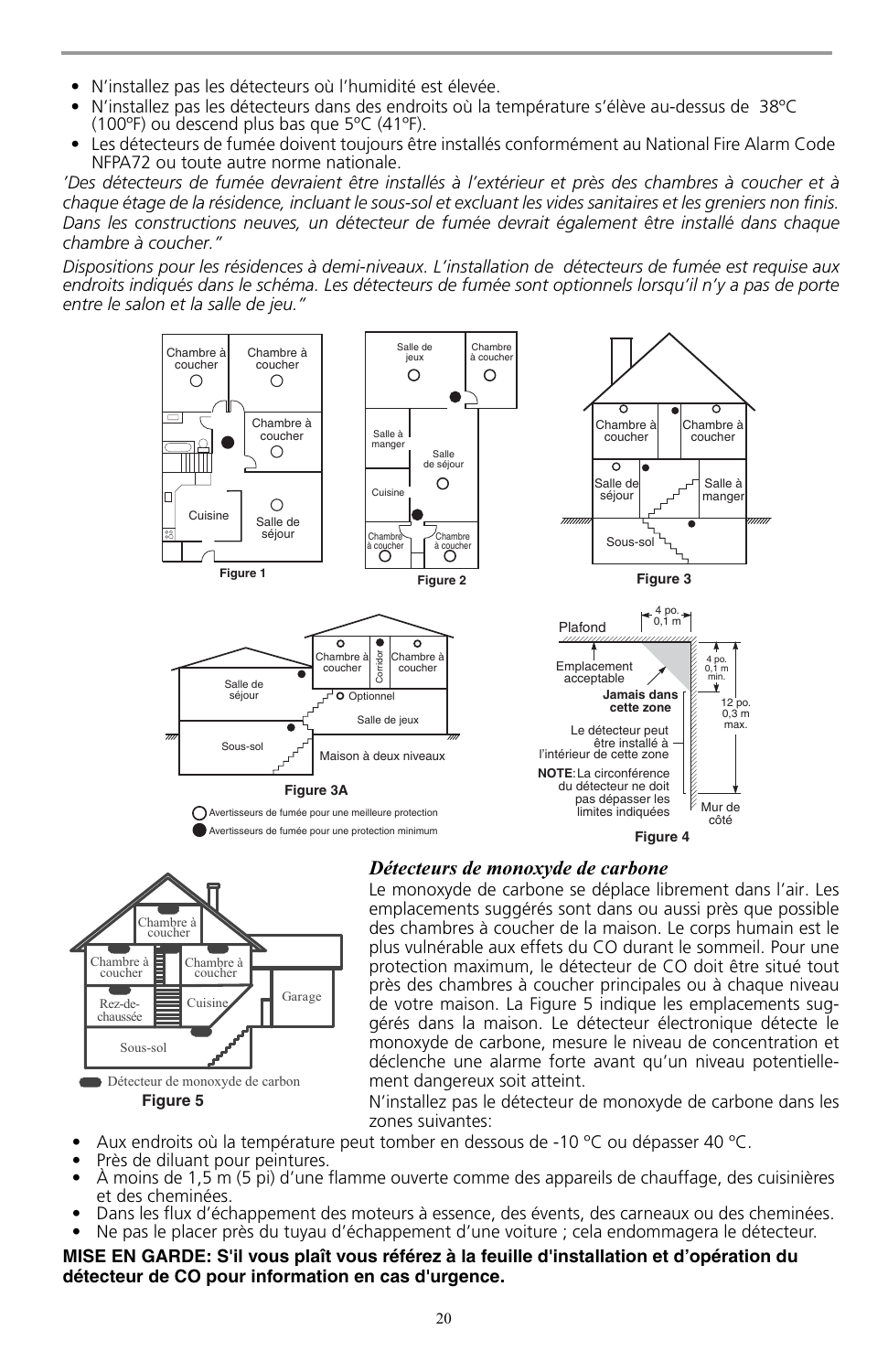## **Incendie domestique vérification de la sécurité**

Lisez cette section attentivement pour des renseignements importants relatifs à la sécurité incendie.

La majorité des incendies se produisent dans les foyers. Pour minimiser ce danger, nous recommandons de mener une vérification de la sécurité incendie domestique et d'élaborer un plan d'évacuation.

- 1. Est-ce que tous les appareils et prises électriques sont en bonne condition? Vérifiez qu'il n'y a pas de cordon effiloché, que les circuits électriques ne sont pas surchargés, etc. Si vous avez des difficultés à évaluer l'état de vos appareils électriques et électroménagers, faites appel à un professionnel.
- 2. Est-ce que tous les liquides inflammables sont rangés dans des contenants hermétiques à un endroit sûr, frais et bien aéré? Tout nettoyage à l'aide de liquides inflammables doit être évité.
- 3. Est-ce que les objets présentant des risques d'incendie (allumettes), sont rangés hors de portée des enfants?
- 4. Est-ce que les chaudières et appareils de combustion au bois sont correctement installés, propres et en bon état de fonctionnement? Demandez à un professionnel d'évaluer ces appareils.

## **Plan d'évacuation en cas d'incendie**

En général il y a très peu de temps entre le moment où l'incendie est détecté et le moment où il devient mortel. C'est pourquoi il est très important d'établir un plan d'évacuation de la famille et de faire des exercices.

- 1. Chaque membre de la famille devrait participer à l'élaboration du plan d'évacuation.
- 2. Examinez toutes les voies possibles d'évacuation à partir de chaque endroit de la maison. Puisque de nombreux incendies se produisent la nuit, une attention particulière doit être portée aux voies d'évacuation à partir des chambres à coucher.
- 3. L'évacuation d'une chambre à coucher doit être possible sans avoir à en ouvrir la porte.

**REMARQUE:** Tenez compte des éléments suivants lorsque vous établissez votre plan d'évacuation:

- Assurez-vous que toutes les portes et fenêtres sont faciles à ouvrir. Assurez-vous qu'elles ne sont pas bloquées par de la peinture et que leur mécanisme de verrouillage fonctionne correctement.
- Si l'ouverture des sorties ou leur accès pose des problèmes à des enfants, à des personnes âgées ou handicapées, des plans d'évacuation, prévoyez un plan de secours. Cela signifie s'assurer que ceux qui doivent assurer les secours réagissent promptement au signal d'alarme incendie.
- Si la sortie est au-dessus du rez-de-chaussée, prévoyez une échelle ou une corde d'incendie et apprenez à l'utiliser.
- Toutes les sorties du rez-de-chaussée doivent être dégagées. En hiver, n'oubliez pas de nettoyer la neige, de ranger les meubles et équipement de jardin qui pourraient bloquer les portesfenêtres et empêcher une sortie rapide.
- Chaque famille doit convenir d'un point de rencontre où on pourra s'assurer que personne ne manque à l'appel, par ex., de l'autre côté de la rue ou chez un voisin. Une fois que tout le monde est sorti de la maison, appelez les pompiers.
- Un bon plan privilégie la rapidité d'évacuation. Ne cherchez pas les causes de l'incendie et ne tentez pas de le combattre ou de sauver des biens et des animaux domestiques car vous perdriez alors un temps précieux. Une fois à l'extérieur, ne rentrez pas dans la maison. Attendez les pompiers.
- Rédigez votre plan d'évacuation et faites des exercices fréquemment de sorte que, en cas d'urgence, tout le monde sache ce qu'il faut faire. Révisez le plan lorsque les conditions changent, par exemple, le nombre de personnes vivant à la maison ou s'il y a des modifications architecturales.
- Assurez-vous que votre système de détection d'incendie fonctionne bien en faisant des essais hebdomadaires. Si vous ne savez pas comment votre système fonctionne, contactez votre installateur.
- Nous vous recommandons de contacter votre service des incendies le plus proche et de demander des renseignements sur la sécurité incendie et l'élaboration d'un plan d'évacuation. Si vous le pouvez, demandez à un inspecteur de la prévention des incendies de venir faire une inspection de votre domicile.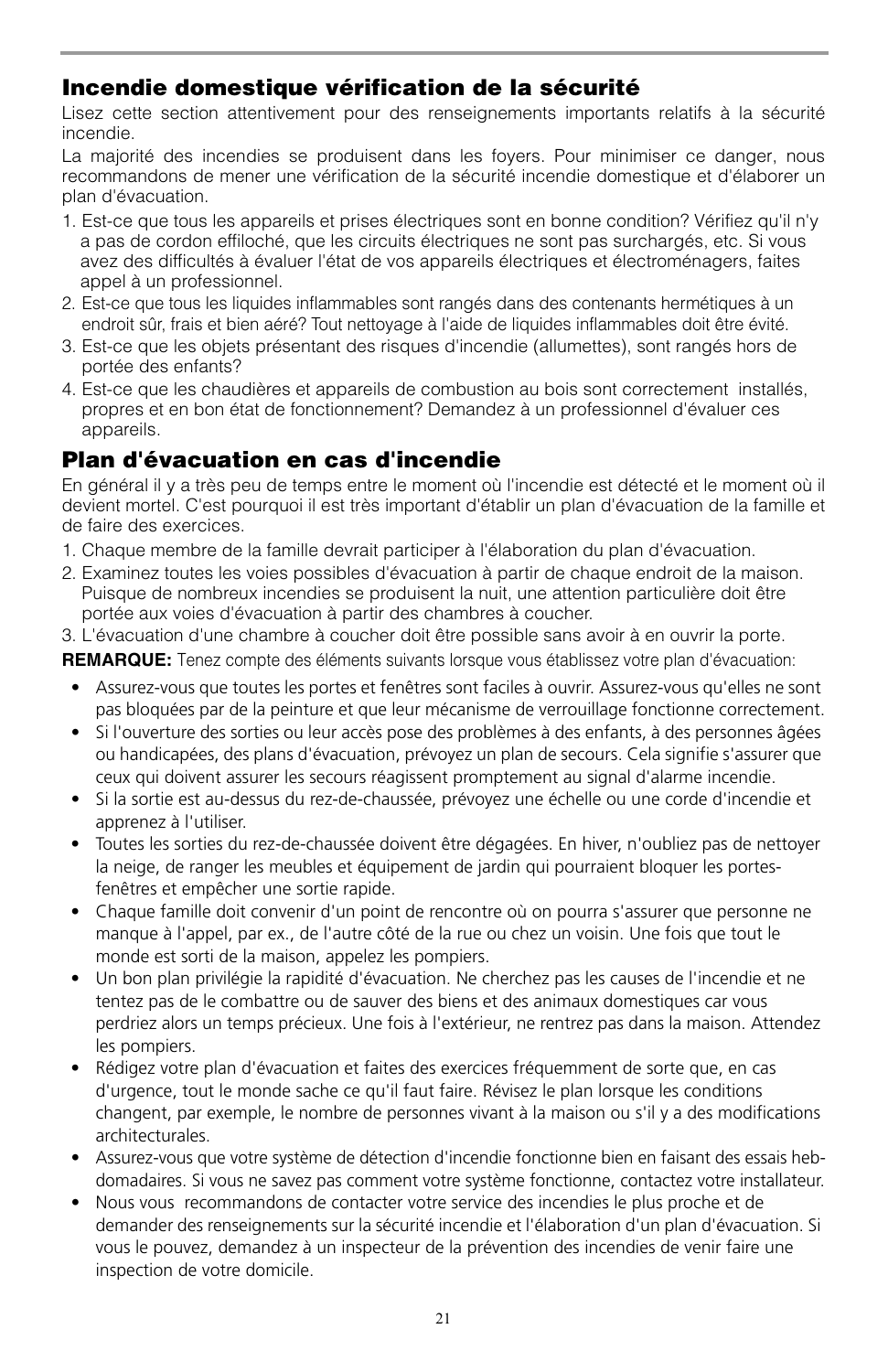# IMPORTANT - À LIRE ATTENTIVEMENT : Le logiciel DSC acheté avec ou sans Produits et Composants est protégé par le droit d'auteur et il est acheté conformément aux modalités du contrat de licence :

- Ce Contrat de licence d'utilisation (« CLU ») est une entente légale entre Vous (l'entreprise, l'individu ou l'entité qui a acheté le Logiciel et tout Matériel connexe) et Digital Security Controls, une filiale de Tyco Safety Products Canada Ltd. (« DSC »), le fabriquant des systèmes de sécurité intégrés et le développeur du logiciel et de tout produit ou
- composant connexe (MATÉRIELS) que Vous avez acquis. Si le produit logiciel DSC (« PRODUIT LOGICIEL » ou « LOGICIEL ») a été conçu pour être accompagné par du MATÉRIEL et s'il N'est PAS accompagné par un nouveau MATÉRIEL, Vous n'avez pas le droit d'utiliser, de copier ou d'installer le PRODUIT LOGICIEL. Le PRODUIT LOGICIEL comprend le logiciel, et peut aussi comprendre des médias connexes, des matériels imprimés et de la documentation « en ligne » ou électronique.
- Tout logiciel fourni avec le PRODUIT LOGICIEL qui est lié à un contrat de licence d'utilisation séparé Vous donne des droits conformément aux modalités de ce contrat de licence.
- En installant, copiant, téléchargeant, sauvegardant, accédant ou utilisant d'une manière quelconque le PRODUIT LOGICIEL, Vous acceptez inconditionnellement d'être lié par les modalités de ce CLU, même si ce CLU est considéré une modification de tout accord ou contrat antérieur. Si vous n'acceptez pas les modalités du CLU, DSC refuse de Vous octroyer une licence d'utilisation du PRODUIT LOGICIEL et Vous n'avez pas le droit de l'utiliser.

#### LICENCES DU PRODUIT LOCIGIEL

Le PRODUIT LOGICIEL est protégé par des lois sur le droit d'auteur et des traités internationaux sur le droit d'auteur, ainsi que par d'autres lois et traités de la propriété intellectuelle. Le droit d'utilisation du PRODUIT LOGICIEL est octroyé,

## pas vendu.<br>**1. OCTROI DE LA LICENCE. Ce CLU vous donne les droits suivants:**

(a) Installation et utilisation du logiciel - Pour chacune des licences acquises, Vous n'avez le droit d'installer qu'un seul exemplaire du PRODUIT LOGICIEL.

(b) Utilisation de stockage en réseau - Le PRODUIT LOGICIEL ne peut pas être installé, accédé, affiché, exécuté, partagé ou utilisé simultanément sur des ordinateurs différents, notamment une station de travail, un terminal ou autre dispositif électronique numérique (« Dispositif »). Autrement dit, si Vous avez plusieurs postes de travail, Vous devrez acheter une licence pour chaque poste de travail où le LOGICIEL sera utilisé.

(c) Copie de sauvegarde - Vous pouvez faire des copies de sauvegarde PRODUIT LOGICIEL, mais vous ne pouvez avoir qu'une seule copie installée par licence à tout moment. Vous pouvez utiliser une copie de sauvegarde. Hormis ce qui est expressément prévu dans ce CLU, Vous n'avez pas le droit de faire des copies du PRODUIT LOGICIEL, les matériels imprimés accompagnant le LOGICIEL compris.

#### 2. DESCRIPTIONS D'AUTRES DROITS ET LIMITES

(a) Limites relatives à la rétro-ingénierie, à la décompilation et au désassemblage — Vous n'avez pas le droit de désosser, décompiler ou désassembler le PRODUIT LOGICIEL, sauf et seulement dans la mesure dans laquelle une telle activité est explicitement permise par la loi en vigueur, sans égards à ces limites. Vous n'avez pas le droit de faire des changements ou des modifications, quels qu'ils soient, sans la permission écrite d'un dirigeant de DSC. Vous n'avez pas le droit de retirer les notices, les marques ou les étiquettes privatives du Produit Logiciel. Vous devez instituer des mesures raisonnables pour assurer la conformité aux modalités de ce CLU.

(b) Séparation des Composants — Le PRODUIT LOGICIEL est fourni sous licence en tant que produit unique. Ses parties composantes ne peuvent pas être séparées pour être utilisée sur plus d'un MATÉRIEL.

(c) PRODUIT INTÉGRÉ unique — Si vous avec acquis ce LOGICIEL avec du MATÉRIEL, le PRODUIT LOGICIEL est autorisé à être utilisé avec le MA TÉRIEL en tant que produit intégré unique. Dans ce cas, le PRODUIT LOGICIEL ne peut être utilisé qu'avec le MATÉRIEL conformément à ce CLU.

(d) Location — Vous n'avez pas le droit de louer, de mettre en bail ou de prêter le PRODUIT LOGICIEL. Vous n'avez pas le droit de le mettre à la disposition d'autres personnes ou de l'afficher sur un serveur ou un site Web.

(e) Transfert du Produit Logiciel — Vous pouvez transférer tous vos droits de ce CLU uniquement dans le cadre de la vente ou du transfert permanent du MATÉRIEL, à condition que Vous ne conserviez aucune copie, que Vous transfériez tout le PRODUIT LOGICIEL (tous les composants, les matériels imprimés et autres, toutes les mises à niveau et ce CLU), et à condition que le récipiendaire accepte les conditions de ce CLU. Si le PRODUIT LOGICIEL est une mise à niveau, tout transfert doit également inclure toutes les versions antérieures du PRODUIT LOGICIEL.

(f) Résiliation — Sous réserve de tous ses autres droits, DSC se réserve le droit de résilier ce CLU si Vous ne respectez pas les modalités de ce CLU. Dans ce cas, Vous devez détruire toutes les copies du PRODUIT LOGICIEL et toutes ses parties composantes.

(g) Marques de commerce — Ce CLU ne Vous donne aucun droit relativement aux marques de commerce ou aux marques de service de DSC ou de ses fournisseurs.

#### 3. DROIT D'AUTEUR

Tous les titres et droits de propriété intellectuelle associés au PRODUIT LOGICIEL (notamment mais pas seulement aux images, photographies et textes incorporés<br>dans le PRODUIT LOGICIEL), les documents imprimés joints et tout exemplaire<br>du PRODUIT LOGICIEL sont la propriété de DSC et de ses fournisseurs. n'avez pas le droit de faire des copies des documents imprimés accompagnant le PRODUIT LOGICIEL. Tous les titres et droits de propriété intellectuelle associés au contenu qui peut être accédé par le biais du PRODUIT LOGICIEL sont la propriété du propriétaire respectif du contenu et ils peuvent être protégés par le droit d'auteur ou autres lois et traités sur la propriété intellectuelle. Ce CLU ne

Vous octroie pas le droit d'utiliser ces éléments. Tous les droits qui ne sont pas<br>expressément octroyés par cette CLU, sont réservés par DSC et ses fournisseurs.<br>**4. RESTRICTIONS POUR L'EXPORTATION** 

Vous acceptez le fait que Vous n'exporterez pas ou ne réexporterez pas le PRODUIT LOGICIEL dans tout pays, personne ou entité soumis à des restrictions canadiennes à l'exportation.

#### 5. CHOIX DES LOIS

Ce contrat de licence d'utilisation est régi par les lois de la Province de l'Ontario, Canada.

#### 6. ARBITRATION

Tous les conflits survenant relativement à ce contrat seront résolus par un<br>arbitrage définitif et sans appel conformément à la Loi sur l'arbitrage, et les<br>parties acceptent d'être liées par la décision de l'arbitre. Le li sera Toronto, Canada, et le langage de l'arbitration sera l'anglais.<br>**7. Garantie Restreinte** 

#### (a) PAS DE GARANTIE

DSC FOURNIT LE LOGICIEL « EN L'ÉTAT » SANS GARANTIE. DSC NE GARANTIT PAS QUE LE LOGICIEL SATISFERA VOS EXIGENCES OU QUE L'EXPLOITATION DU LOGICIEL SERA ININTERROMPUE OU SANS ERREUR.

(b) CHANGEMENTS DU CADRE D'EXPLOITATION

DSC ne sera pas responsable des problèmes provoqués par des changements dans les caractéristiques du MATÉRIEL, ou des problèmes d'interaction du PRODUIT LOGICIEL avec des LOGICIELS NON-DSC ou AUTRES MATÉRIELS. (c) LIMITES DE RESPONSABILITÉ ; LA GARANTIE REFLÈTE L'AFFECTATION DU

RISQUE

DANS TOUS LES CAS, SI UN STATUT QUELCONQUE SUPPOSE DES GARANTIES OU CONDITIONS QUI NE SONT PAS POSTULÉES DANS CE CONTRAT DE LICENCE, TOUTE LA RESPONSABILITÉ ASSUMÉE PAR DSC DANS LE CADRE D'UNE DISPOSITION QUELCONQUE DE CE CONTRAT SERA LIMITÉE AU MONTANT LE PLUS ÉLEVÉ QUE VOUS AVEZ PAYÉ POUR LE CONTRAT DE CE PRODUIT LOGICIEL ET CINQ DOLLARS CANADIENS (5 CAN \$). PARCE QUE<br>CERTAINES JURIDICTIONS NE PERIMETTENT PAS L'EXCLUSION OU LES<br>RESTRICTIONS DE RESPONSABILITÉ POUR DOMMAGES INDIRECTS, CES<br>RESTRICTIONS PEUVENT NE PAS S'APPLIQU (d) STIPULATION D'EXONÉRATION DE GARANTIES

CETTE GARANTIE CONTIENT L'ENTIÈRE GARANTIE ET REMPLACE TOUTES LES AUTRES GARANTIES, QU'ELLES SOIENT EXPLICITES OU IMPLICITES (NOTAMMENT TOUTES LES GARANTIES IMPLICITES DE MARCHANDISE OU APTITUDE POUR UN USAGE PARTICULIER) ET DE TOUTE AUTRE OBLIGATION OU RESPONSABILITÉ DE DSC. DSC NE FAIT AUCUNE AUTRE GARANTIE. DSC<br>N'ASSUME PAS LA RESPONSABILITÉ ET N'AUTORISE AUCUNE AUTRE

N'ASSUME PAS LA RESPONSABILITÉ ET N'AUTORISE AUCUNE PERSONNE PRÉTENDANT AGIR EN SON NOM DE MODIFIER OU DE CHANGER CETTE GARANTIE, N'ASSUME POUR CELA AUCUNE AUTRE GARANTIE OU RESPONSABILITÉ CONCERNANT CE PRODUIT LOGICIEL.<br>(e) RECOURS EXCLUSIF ET LIMITE DE GARANTIE

(e) RECOURS EXCLUSIF ET LIMITEDE GARANTIE<br>DSC (NE SERA EN AUCUN CAS RESPONSABLE DES DOMMAGES<br>PARTICULIERS, ACCIDENTELS OU INDIRECTS BASÉS SUR UNE<br>INDESERVATION DE LA GARANTIE, UNE RUPTURE DE CONTRAT, UNE<br>DIÉGLIGENCE UNE RE LES DOMMAGES À LA PROPRIÉTÉ.

MISE EN GARDE : DSC recommande de tester complètement l'ensemble du système régulièrement. Toutefois, malgré des essais réguliers, il peut arriver que le fonctionnement du PRODUIT LOGICIEL ne soit pas conforme aux attentes en raison notamment, mais pas exclusivement, d'interventions criminelles ou de pannes de courant.

DSC erklærer herved at denne komponenten overholder alle viktige krav samt andre bestemmelser gitt i direktiv 1999/5/EC.

Por este meio, a DSC, declara que este equipamento está em conformidade com os requisitos essenciais e outras determinações relevantes da Directiva os requisit<br>1999/5/EC

"DSC bekräftar härmed att denna apparat uppfyller de väsentliga kraven och andra relevanta bestämmelser i Direktivet 1999/5/EC\*

anura relevanta bestammelser i Direktivet i 999/9/EC<br>Con la presente la Digital Security Controls dichiara che questo prodotto è<br>conforme ai requisiti essenziali ed altre disposizioni rilevanti relative alla Direttiva<br>1999

Por la presente, DSC declara que este equipo está en conformidad con los requisitos esenciales y otros requisitos relevantes de la Directiva 1999/5/EC.

Hierdurch erklärt DSC, daß dieses Gerät den erforderlichen Bedingungen und Vorrausetzungen der Richtlinie 1999/5/EC entspricht.

' Δία του παρόντος, η DSC, δηλώνει ότι αυτή η συσκευή είναι σύμφωνη με τις ουσιώδης<br>απαιτήσεις και με όλες τις άλλες σχετικές αναφορές της Οδηγίας 1999/5/EC'. Hierbij verklaart DSC dat dit toestel in overeenstemming is met de eisen en

bepalingen van richtlijn 1999/5/EC. Par la présente, DSC déclare que ce dispositif est conforme aux exigences

essentielles et autres stipulations pertinentes de la Directive 1999/5/EC. DSC vakuuttaa laitteen täyttävän direktiivin 1999/5/EC olennaiset vaatimukset.

DSC jako výrobce prohlašuje, že tento výrobek je v souladu se všemi relevantními požadavky směrnice 1999/5/EC

Hereby, DSC, declares that this device is in compliance with the essential requirements and other relevant provisions of Directive 1999/5/EC

**The complete R&TTE Declaration of Conformity can be found at http://www.dsc.com/listings\_index.aspx**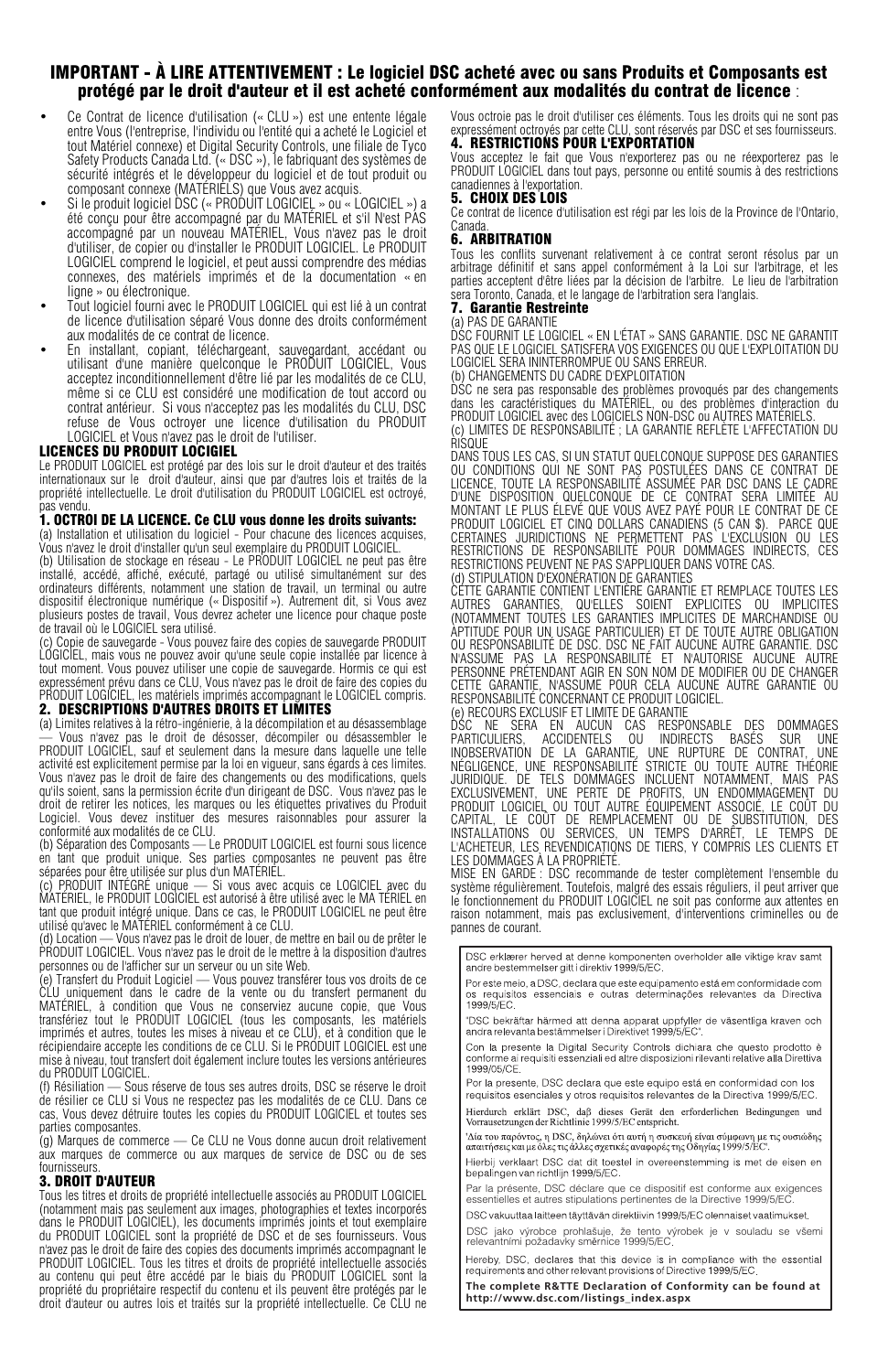## **ATTENTION** à lire attentivement

#### *Note pour les installateurs*

Cette mise en garde contient des informations vitales. En tant que seul individu en contact avec les utilisateurs du système, c'est à vous qu'incombe la responsabilité d'attirer l'attention des utilisateurs du système sur chaque élément de cette mise en garde.

#### *Pannes de Système*

Ce système à été soigneusement conçu pour être aussi efficace que possible. Toutefois, dans des circonstances, où il y a feu, cambriolage ou autre genre d'urgences, il ne peut pas fournir de protection. Tout système d'alarme quel qu'il soit peut être saboté ou peut ne pas fonctionner comme prévu pour plusieurs raisons. Certaines de ces raisons sont notamment:

#### Mauvaise Installation

Un système de sécurité doit être correctement installé pour fournir une protection adéquate. Chaque installation doit être évaluée par un professionnel de la sécurité pour s'assurer que tous points d'accès et aires sont couvertes. Serrures et loquets sur les fenêtres et portes doivent être bien fermés et fonctionner comme prévu. Les matériels de construction des fenêtres, portes, murs, plafonds et autres doivent assez solides pour assurer le niveau de protection attendue. Une réévaluation doit être effectuée pendant et après toute construction. Une évaluation par les sapeurs-pompiers et/ou les services de police est grandement recommandée si ce service est offert.

#### Connaissances Criminelles

Ce système contient des fonctions de sécurité reconnues efficaces au moment de la fabrication. Il est possible que des personnes ayant des intentions criminelles élaborent des techniques qui réduisent l'efficacité de ces fonctions. Il est important qu'un système sécurité soit réexaminé périodiquement pour assurer que ces fonctions restent fonctionnelles et pour les actualiser ou les remplacer si elles n'assurent plus la protection attendue.

#### Accès par des Intrus

Des intrus peuvent entrer par un point d'accès non protégé en contournant une unité de détection, échapper à une détection en se déplaçant dans une zone à couverture insuffisante, déconnecter une unité d'alerte, ou interférer avec le système ou empêcher son fonctionnement normal.

#### Panne de Courant

Les unités de Contrôle, les détecteurs d'intrusion, les détecteurs de fumée et bien d'autres dispositifs de sécurité nécessitent une alimentation électrique pour fonctionner normalement. Si un dispositif fonctionne à partir de piles, il est possible que les piles faiblissent. Même si les piles ne sont pas faibles, elles doivent être changées, en bonne condition et installées correctement. Si un dispositif ne fonctionne que par courant électrique, toute interruption, même brève, rendra ce dispositif inopérant pendant la durée de la coupure de courant. Les coupures de courant, quelle qu'en soit la durée, sont souvent accompagnées par des fluctuations de voltage qui peuvent endommager l'équipement électronique tel qu'un système de sécurité. Après qu'une coupure de courant s'est produite, effectuez immédiatement un test complet du système pour vous assurer que le système fonctionne correctement

#### Panne de Piles Remplaçables

Les transmetteurs sans fils de ce système ont été conçus pour fournir plusieurs années d'autonomie de piles sous des conditions normales. La durée de vie de la pile dépend de l'environnement du dispositif, de utilisation et du type de pile. Les conditions ambiantes telles que l'humidité élevée, des températures très élevée ou très bases, ou de grosses différences de température peuvent réduire la durée de vie de la pile. Bien que chaque dispositif de transmission possède un dispositif de surveillance de pile faible et qu'il indique quand les piles ont besoin d'être remplacée, il peut ne pas fonctionner comme prévu. Des tests et un entretien régulier garderont le système dans de bonne condition de fonctionnement.

#### Limites de fonctionnement des Dispositifs de Fréquence Radio (Sans Fils)

Les signaux peuvent ne pas atteindre le récepteur dans toutes les circonstances qui pourraient inclure objets métalliques placés sur ou à côté du chemin radio ou blocage délibéré ou autre interférence du signal radio commis par inadvertance.

#### Les Utilisateurs du Système

Un utilisateur peut ne pas être en mesure de faire fonctionner un interrupteur de panique ou d'urgence à cause d'une invalidité permanente ou temporaire, d'une incapacité d'atteindre le dispositif à temps, ou d'un manque de connaissance de la bonne fonction. Il est important que tous les utilisateurs du système soient formés sur le bon fonctionnement du système d'alarme pour qu'ils sachent comment réagir quand le système indique une alarme.

#### Détecteurs de Fumée

Les détecteurs de fumée qui font partie du système peuvent ne pas bien alerter les occupants d'un endroit en feu pour un certains nombre de raisons, en voici quelques unes. Le détecteurs de fumée peuvent avoir été mal installés ou positionnés. La fumée peut ne pas pouvoir atteindre le détecteurs de fumée, par exemple: un incendie dans une cheminée, murs ou toits, ou de l'autre côté de portes fermées. Les détecteurs de fumée peuvent ne pas détecter la fumée pro-venant d'incendies à un autre niveau de la résidence ou du bâtiment.

Tous les incendies diffèrent par la quantité de fumée produite et le taux de combustion. Les détecteurs de fumée ne peuvent pas détecter de la même manière tous les types d'incendies. Les détecteurs de fumée ne fournissent pas d'avertissement opportun d'un incendie causé par une imprudence ou un manque de sécurité tels que fumer dans le lit, explosions violentes, fuites de gaz, mauvais rangement de produits inflammables, circuits électriques surchargés, enfants jouant avec des allumettes.

Même si le détecteur de fumée fonctionne comme prévu, dans certaines circonstances il n'y a pas assez de préavis pour permettre à tous les occupants de s'enfuir à temps pour éviter blessure ou mort.

#### Détecteurs de mouvement

Les détecteurs de mouvement ne peuvent détecter le mouvement que dans les zones désignées, conformément aux instructions d'installation. Ils ne peuvent pas distinguer entre intrus et occupants. Les détecteurs de mouvement ne fournissent pas de protection de zone volumétrique. Ils ont de multiples rayons de détection et les mouvements ne peuvent être détectés que dans des zones non obstruées et couvertes par ces rayons. Ils ne peuvent détecter les mouvements qui se produisent derrière les murs, plafonds, sol, portes fermées, cloisons vitrées, portes vitrées ou fenêtres. Tout type de problème qu'il soit intentionnel ou non tels camouflage, peinture ou vaporisation de matériel sur les lentilles, miroirs, fenêtres ou toute autre partie du système de détection l'empêchera de fonctionner normalement. Les Détecteurs de mouvement à infra-rouge passif fonctionnent en détectant les changements de température. Cependant leur fonctionnement peut être inhibé quand la température ambiante s'approche ou dépasse la température du corps ou s'il y a des sources de chaleur intentionnelles ou non intentionnelles dans de la zone de détection ou à côté de celleci. Quelques unes de ces sources de chaleur peuvent être chauffages, radiateurs, fours, barbecues, cheminées, lumière du soleil, éclairages, etc.

#### Dispositifs d'Avertissement

Les dispositifs d'avertissement tels que sirènes, cloches, klaxons ou lumières stroboscopiques n'avertissent pas les gens ou ne réveillent pas quelqu'un qui<br>dort s'il y a un mur ou une porte fermée. Si les dispositifs d'avertissement sont placés à un autre niveau de la résidence ou du local, alors il est probable que les occupants ne seront pas alertés ou réveillés. Les dispositifs d'avertissement audibles peuvent interférer avec d'autres sources de bruit tels stéréo, radios, télévisions, climatisations ou autres unités électriques, ou la circulation. Les dispositifs d'avertissement audibles, même bruyants, ne peuvent pas être entendus par une personne malentendante.

#### Lignes Téléphoniques

Si les lignes téléphoniques sont utilisées pour transmettre des alarmes, elles peuvent être hors d'usage ou occupées pendant une certaine période de temps. Un intrus peut également couper la ligne téléphonique ou provoquer son dérangement par des moyens plus sophistiqués parfois difficiles à détecter.

#### Insuffisance de temps

Il peut y avoir des circonstances où le système fonctionne comme prévu, mais où les occupants ne seront pas protégés à cause de leur incapacité à répondre aux avertissements dans un temps alloué. Si le système est connecté à un poste de surveillance, l'intervention peut ne pas arriver à temps pour protéger les occupants ou leurs biens.

#### Panne d'un élément

Bien que tous les efforts aient été faits pour rendre le système aussi fiable que possible, le système peut mal fonctionner à cause de la panne d'un élément.

#### Test Insuffisant

La plupart des problèmes qui pourraient empêcher un système d'alarme de fonctionner normalement peuvent être découverts en testant et entretenant le système régulièrement. L'ensemble du système devrait être testé hebdomadairement et immédiatement après une entrée par effraction, une tentative d'entrée par effraction, un incendie, une tempête, un tremblement de terre, un accident ou toute sorte de construction à l'intérieur des lieux. Le test doit comporter tous les dispositifs de détection, claviers, consoles, dispositifs d'indication d'alarme et tout autre dispositif de fonctionnement qui font partie du système.

#### Sécurité et Assurance

Sans tenir compte de ses capacités, un système d'alarme n'est pas un substitut d'assurance sur la propriété ou d'assurance vie. Un système d'alarme n'est pas un substitut de propriétaire, locataires ou autres occupants pour agir prudemment afin d'empêcher ou de minimiser les effets nuisibles d'une situation d'urgence.